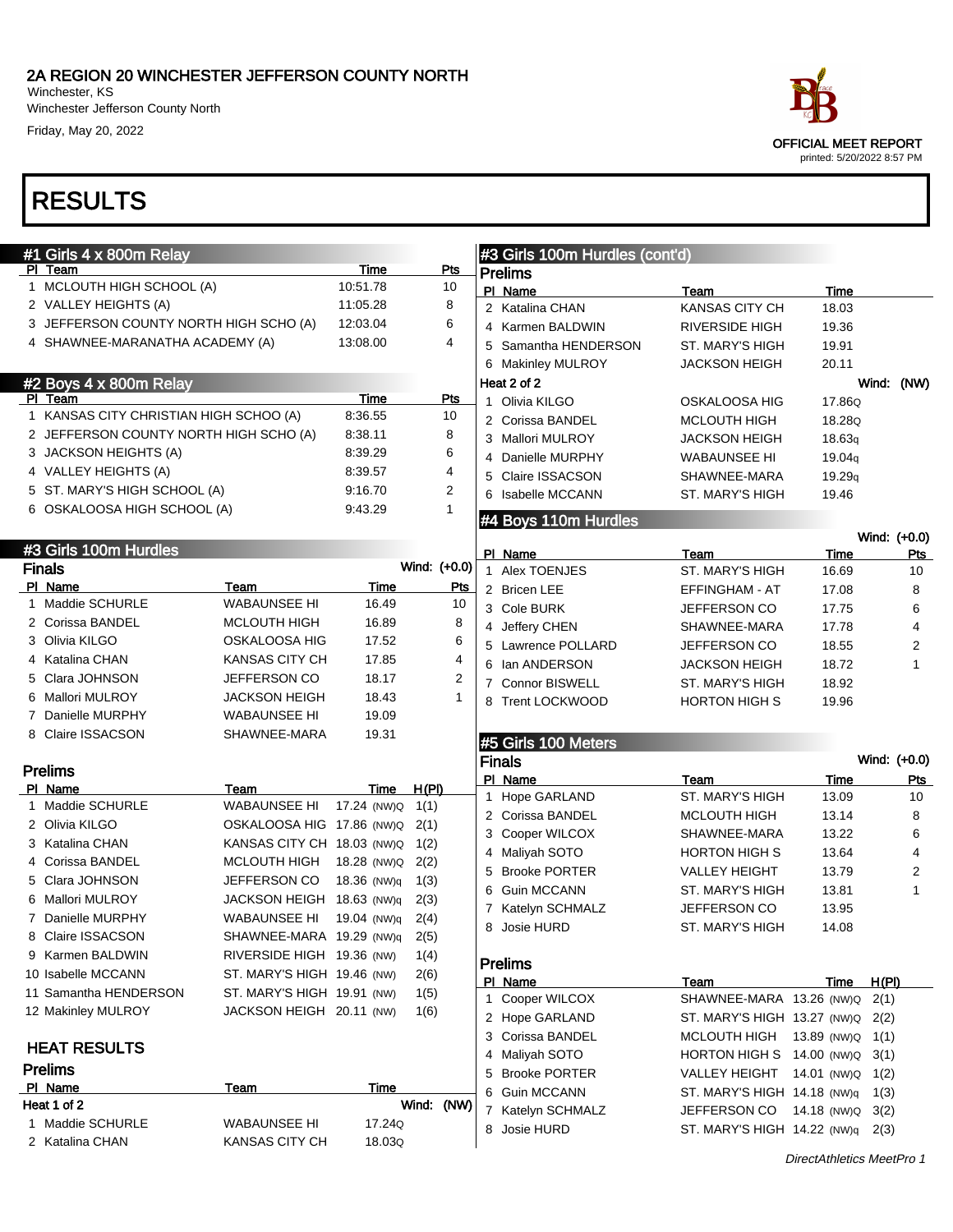Winchester Jefferson County North Friday, May 20, 2022

### RESULTS

| #5 Girls 100 Meters (cont'd) |                           |                    |              |     | #6 Boys 100 Meters (cont'd) |                             |         |       |                |
|------------------------------|---------------------------|--------------------|--------------|-----|-----------------------------|-----------------------------|---------|-------|----------------|
| <b>Prelims</b>               |                           |                    |              |     | <b>Finals</b>               |                             |         |       | Wind: (+0.0)   |
| PI Name                      | Team                      | Time               | H(PI)        |     | PI Name                     | Team                        | Time    |       | Pts            |
| 9 Olivia KILGO               | OSKALOOSA HIG 14.46 (NW)  |                    | 2(4)         |     | Tyson HEWITT                | EFFINGHAM - AT              | DQ      |       |                |
| 10 Zion JONES                | SHAWNEE-MARA 14.46 (NW)   |                    | 3(3)         |     |                             |                             |         |       |                |
| 11 Anna JOHNSON              | BISHOP SEABUR 14.85 (NW)  |                    | 3(4)         |     | <b>Prelims</b>              |                             |         |       |                |
| 12 Avery HANDKE              | EFFINGHAM - AT 15.01 (NW) |                    | 2(5)         |     | PI Name                     | Team                        | Time    | H(PI) |                |
| 13 Tysaun KIRBY              | RIVERSIDE HIGH 15.05 (NW) |                    | 2(6)         |     | 1 Levi JUKES                | ST. MARY'S HIGH 12.00 (NW)Q |         | 2(1)  |                |
| 14 Bayleigh COOPER           | RIVERSIDE HIGH 15.15 (NW) |                    | 3(5)         |     | 2 Trenton L'ECUYER          | VALLEY HEIGHT 12.05 (NW)Q   |         | 1(1)  |                |
| 15 Summer HARTZLER           | BISHOP SEABUR 15.30 (NW)  |                    | 1(4)         |     | 3 Cody DEDONDER             | ST. MARY'S HIGH 12.07 (NW)Q |         | 1(2)  |                |
| 16 Isabelle KIMMI            | EFFINGHAM - AT 15.79 (NW) |                    | 1(5)         |     | 4 Blake HIGGINBOTHAM        | SHAWNEE-MARA 12.34 (NW)q    |         | 1(3)  |                |
| <b>Shakeira CARTER</b>       | KANSAS CITY CH            | DNS (NW)           | $\mathbf{1}$ |     | 5 Samuel DRINKARD           | VALLEY FALLS H 12.42 (NW)q  |         | 1(4)  |                |
| Kaylie GARMON                | <b>MISSION VALLEY</b>     | DNS (NW)           | 3            |     | 6 Kieran COURTER            | EFFINGHAM - AT 12.48 (NW)Q  |         | 2(2)  |                |
|                              |                           |                    |              |     | 7 Cord PERRY                | OSKALOOSA HIG 12.64 (NW)q   |         | 1(5)  |                |
| <b>HEAT RESULTS</b>          |                           |                    |              |     | 8 Tyson HEWITT              | EFFINGHAM - AT 12.71 (NW)q  |         | 1(6)  |                |
| <b>Prelims</b>               |                           |                    |              |     | 9 Malachi REHFELD           | SHAWNEE-MARA 12.95 (NW)     |         | 1(7)  |                |
| PI Name                      | Team                      | Time               |              |     | 10 Coy PERRY                | OSKALOOSA HIG 12.96 (NW)    |         | 2(3)  |                |
| Heat 1 of 3                  |                           |                    | Wind: (NW)   |     | 11 Josh KING                | RIVERSIDE HIGH 13.21 (NW)   |         | 2(4)  |                |
| 1 Corissa BANDEL             | <b>MCLOUTH HIGH</b>       | 13.89Q             |              |     | 12 Darrion HERNANDEZ        | RIVERSIDE HIGH 13.22 (NW)   |         | 2(5)  |                |
| 2 Brooke PORTER              | <b>VALLEY HEIGHT</b>      | 14.01Q             |              |     | 13 Fisher LEWIS             | KANSAS CITY CH 14.08 (NW)   |         | 2(6)  |                |
| 3 Guin MCCANN                | ST. MARY'S HIGH           | 14.18 <sub>q</sub> |              |     | Derrius DERRALL             | KANSAS CITY CH              | DQ (NW) | 2     |                |
| 4 Summer HARTZLER            | <b>BISHOP SEABUR</b>      | 15.30              |              |     |                             |                             |         |       |                |
| 5 Isabelle KIMMI             | EFFINGHAM - AT            | 15.79              |              |     | <b>HEAT RESULTS</b>         |                             |         |       |                |
| <b>Shakeira CARTER</b>       | <b>KANSAS CITY CH</b>     | <b>DNS</b>         |              |     | <b>Prelims</b>              |                             |         |       |                |
| Heat 2 of 3                  |                           |                    | Wind: (NW)   |     | PI Name                     | Team                        | Time    |       |                |
| 1 Cooper WILCOX              | SHAWNEE-MARA              | 13.26Q             |              |     | Heat 1 of 2                 |                             |         |       | Wind: (NW)     |
| 2 Hope GARLAND               | ST. MARY'S HIGH           | 13.27Q             |              |     | 1 Trenton L'ECUYER          | <b>VALLEY HEIGHT</b>        | 12.05Q  |       |                |
| 3 Josie HURD                 | ST. MARY'S HIGH           | 14.22q             |              |     | 2 Cody DEDONDER             | ST. MARY'S HIGH             | 12.07Q  |       |                |
| 4 Olivia KILGO               | OSKALOOSA HIG             | 14.46              |              |     | 3 Blake HIGGINBOTHAM        | SHAWNEE-MARA                | 12.34q  |       |                |
| 5 Avery HANDKE               | EFFINGHAM - AT            | 15.01              |              |     | 4 Samuel DRINKARD           | VALLEY FALLS H              | 12.42q  |       |                |
| 6 Tysaun KIRBY               | <b>RIVERSIDE HIGH</b>     | 15.05              |              |     | 5 Cord PERRY                | OSKALOOSA HIG               | 12.64g  |       |                |
| Heat 3 of 3                  |                           |                    | Wind: (NW)   |     | 6 Tyson HEWITT              | EFFINGHAM - AT              | 12.71q  |       |                |
| 1 Maliyah SOTO               | <b>HORTON HIGH S</b>      | 14.00Q             |              |     | 7 Malachi REHFELD           | SHAWNEE-MARA                | 12.95   |       |                |
| 2 Katelyn SCHMALZ            | JEFFERSON CO              | 14.18Q             |              |     | Heat 2 of 2                 |                             |         |       | Wind: (NW)     |
| 3 Zion JONES                 | SHAWNEE-MARA              | 14.46              |              |     | 1 Levi JUKES                | ST. MARY'S HIGH             | 12.00Q  |       |                |
| 4 Anna JOHNSON               | <b>BISHOP SEABUR</b>      | 14.85              |              |     | 2 Kieran COURTER            | EFFINGHAM - AT              | 12.48Q  |       |                |
| 5 Bayleigh COOPER            | <b>RIVERSIDE HIGH</b>     | 15.15              |              |     | 3 Coy PERRY                 | OSKALOOSA HIG               | 12.96   |       |                |
| Kaylie GARMON                | <b>MISSION VALLEY</b>     | <b>DNS</b>         |              |     | 4 Josh KING                 | RIVERSIDE HIGH              | 13.21   |       |                |
| #6 Boys 100 Meters           |                           |                    |              |     | 5 Darrion HERNANDEZ         | RIVERSIDE HIGH              | 13.22   |       |                |
| <b>Finals</b>                |                           |                    | Wind: (+0.0) |     | 6 Fisher LEWIS              | KANSAS CITY CH              | 14.08   |       |                |
| PI Name                      | Team                      | Time               |              | Pts | Derrius DERRALL             | KANSAS CITY CH              | DQ      |       |                |
| 1 Cody DEDONDER              | ST. MARY'S HIGH           | 11.81              |              | 10  | #7 Girls 1600 Meters        |                             |         |       |                |
| 2 Levi JUKES                 | ST. MARY'S HIGH           | 11.81              |              | 8   | PI Name                     | Team                        | Time    |       | <u>Pts</u>     |
| 3 Trenton L'ECUYER           | VALLEY HEIGHT             | 11.89              |              | 6   | 1 Payton WURTZ              | <b>WABAUNSEE HI</b>         | 5:52.15 |       | 10             |
| 4 Blake HIGGINBOTHAM         | SHAWNEE-MARA              | 12.12              |              | 4   | 2 Rebekah STUHLSATZ         | <b>WABAUNSEE HI</b>         | 5:54.28 |       | 8              |
| 5 Kieran COURTER             | EFFINGHAM - AT            | 12.17              |              | 2   | 3 Annie ALLEN               | <b>JACKSON HEIGH</b>        | 5:59.78 |       | 6              |
| 6 Samuel DRINKARD            | VALLEY FALLS H            | 12.21              |              | 1   | 4 Jordyn RENK               | JEFFERSON CO                | 6:04.39 |       | 4              |
| 7 Cord PERRY                 | OSKALOOSA HIG             | 12.22              |              |     | 5 Talvor PETERSON           | OSKALOOSA HIG               | 6:07.39 |       | $\overline{2}$ |
|                              |                           |                    |              |     |                             |                             |         |       |                |



DirectAthletics MeetPro 2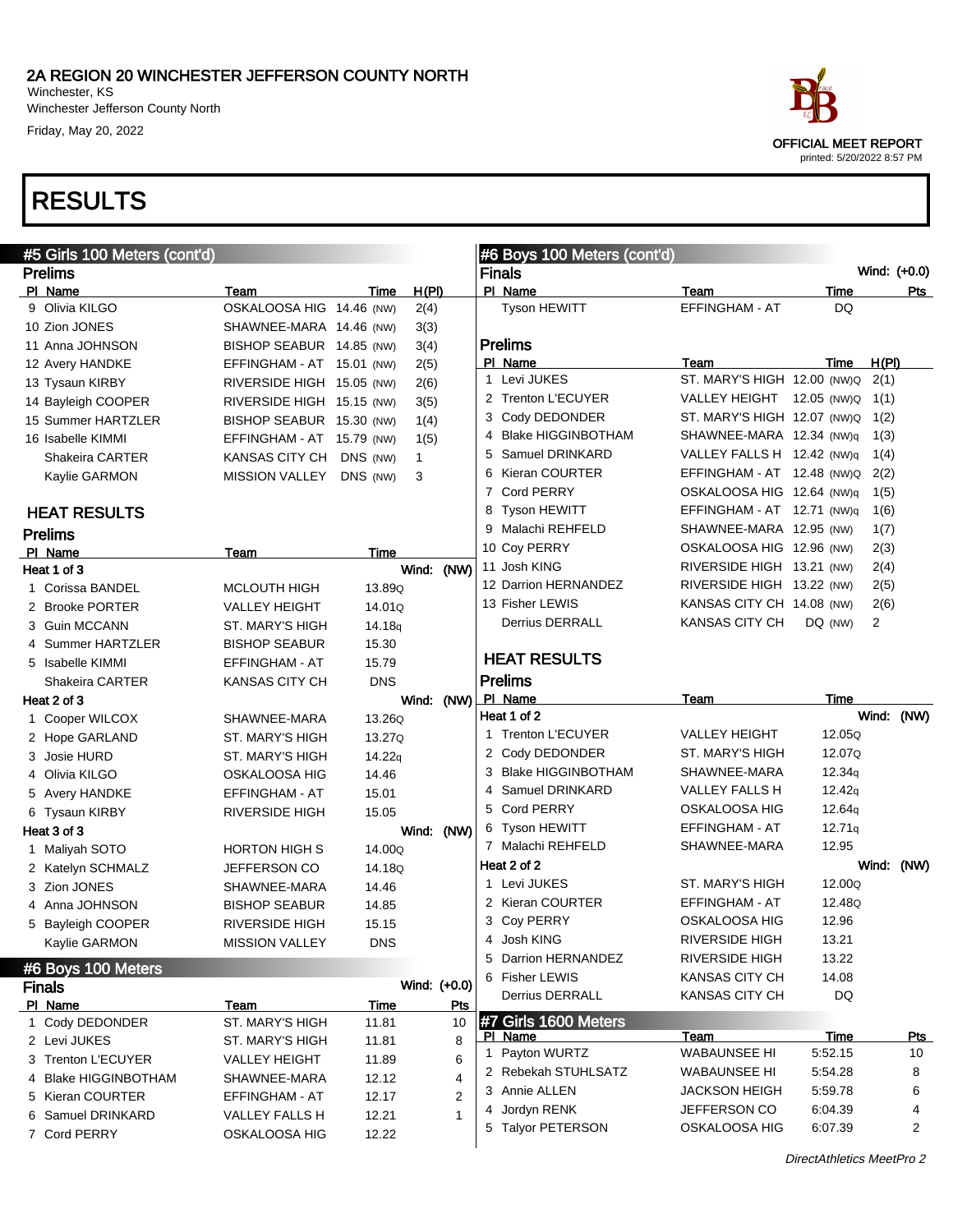Winchester Jefferson County North Friday, May 20, 2022

| #7 Girls 1600 Meters (cont'd)                             |                              |                    |           |              |              | #9 Girls 4 x 100m Relay (cont'd)                                |                       |                           |              |             |
|-----------------------------------------------------------|------------------------------|--------------------|-----------|--------------|--------------|-----------------------------------------------------------------|-----------------------|---------------------------|--------------|-------------|
| PI Name                                                   | Team<br>MCLOUTH HIGH         | Time               |           | Pts          |              | PI Team                                                         |                       | Time                      |              |             |
| 6 Ash DAVID                                               |                              | 6.26.11            |           | $\mathbf{1}$ |              | 5 WABAUNSEE HIGH SCHOOL (A)                                     |                       | 52.70                     |              |             |
| 7 Leah WILSON                                             | EFFINGHAM - AT               | 6.42.08            |           |              |              | 6 MISSION VALLEY HIGH SCHOOL (A)                                |                       | 57.70                     |              |             |
| 8 Hildana AYANA<br>9 Jessica ALEXANDER                    | SHAWNEE-MARA<br>SHAWNEE-MARA | 6:46.88<br>7.20.96 |           |              |              | #10 Boys 4 x 100m Relay                                         |                       |                           |              |             |
|                                                           | KANSAS CITY CH               | 7.34.64            |           |              |              | PI Team                                                         |                       | Time                      | $H(PI)$ Pts  |             |
| 10 Rory HAWK                                              |                              |                    |           |              | $\mathbf{1}$ | ST. MARY'S HIGH SCHOOL (A)                                      |                       | 44.66                     | 2(1)         | 10          |
|                                                           |                              |                    |           |              |              | 2 VALLEY HEIGHTS (A)                                            |                       | 45.23                     | 2(2)         | 8           |
| #8 Boys 1600 Meters<br>PI Name                            | Team                         | <b>Time</b>        |           | Pts          |              | 3 MAUR HILL-MOUNT ACADEMY (A)                                   |                       | 45.71                     | 2(3)         | 6           |
| 1 Daniel LITTLE                                           | <b>JACKSON HEIGH</b>         | 4:43.56            |           | 10           |              | 4 SHAWNEE-MARANATHA ACADEMY (A)                                 |                       | 45.89<br>46.24            | 1(1)         | 4<br>2      |
| 2 Luke BROWNING                                           | <b>KANSAS CITY CH</b>        | 4:43.59            |           | 8            |              | 5 JACKSON HEIGHTS (A)<br>6 JEFFERSON COUNTY NORTH HIGH SCHO (A) |                       | 46.27                     | 2(4)<br>2(5) | 1           |
| 3 Spencer MUMFORD                                         | KANSAS CITY CH               | 4:45.79            |           | 6            |              | 7 VALLEY FALLS HIGH SCHOOL (A)                                  |                       | 47.41                     | 1(2)         |             |
| 4 Alfonso RUBIO                                           | <b>MISSION VALLEY</b>        | 4:47.04            |           | 4            |              | 8 MISSION VALLEY HIGH SCHOOL (A)                                |                       | 47.89                     | 1(3)         |             |
| 5 Jared PLAKE                                             | <b>MCLOUTH HIGH</b>          | 4:47.54            |           | 2            |              | EFFINGHAM - ATCHISON COUNTY HIGH (A)                            |                       | <b>DQ</b>                 | 2            |             |
| 6 Andrew SCHUMACHER                                       | KANSAS CITY CH               | 4:54.09            |           | $\mathbf{1}$ |              |                                                                 |                       |                           |              |             |
| 7 Brendan MADDEN                                          | <b>MAUR HILL-MOU</b>         | 4:55.87            |           |              |              | <b>SECTION RESULTS</b>                                          |                       |                           |              |             |
| 8 Nate LINCK                                              | <b>JACKSON HEIGH</b>         | 5:06.54            |           |              |              | PI Team                                                         |                       | Time                      |              |             |
| 9 Trevor OTTMAN                                           | <b>HORTON HIGH S</b>         | 5:08.66            |           |              |              | Section 1 of 2                                                  |                       |                           |              |             |
| 10 Trent OTTMAN                                           | <b>HORTON HIGH S</b>         | 5:26.22            |           |              |              | 1 SHAWNEE-MARANATHA ACADEMY (A)                                 |                       | 45.89                     |              |             |
| 11 Tom SHARP                                              | JEFFERSON CO                 | 5:32.97            |           |              |              | 2 VALLEY FALLS HIGH SCHOOL (A)                                  |                       | 47.41                     |              |             |
| 12 James POULTER                                          | <b>WABAUNSEE HI</b>          | 5:42.21            |           |              |              | 3 MISSION VALLEY HIGH SCHOOL (A)                                |                       | 47.89                     |              |             |
| 13 Cody HEWINS                                            | <b>RIVERSIDE HIGH</b>        | 5:45.54            |           |              |              | Section 2 of 2                                                  |                       |                           |              |             |
| 14 Hunter TENBRINK                                        | <b>MISSION VALLEY</b>        | 5.48.99            |           |              |              | 1 ST. MARY'S HIGH SCHOOL (A)                                    |                       | 44.66                     |              |             |
| 15 Peter HEADINGS                                         | SHAWNEE-MARA                 | 6:29.76            |           |              |              | 2 VALLEY HEIGHTS (A)                                            |                       | 45.23                     |              |             |
|                                                           |                              |                    |           |              |              | 3 MAUR HILL-MOUNT ACADEMY (A)                                   |                       | 45.71                     |              |             |
| #9 Girls 4 x 100m Relay                                   |                              |                    |           |              |              | 4 JACKSON HEIGHTS (A)                                           |                       | 46.24                     |              |             |
| PI Team                                                   |                              | Time               | H(PI) Pts |              |              | 5 JEFFERSON COUNTY NORTH HIGH SCHO (A)                          |                       | 46.27                     |              |             |
| 1 ST. MARY'S HIGH SCHOOL (A)                              |                              | 51.48              | 2(1)      | 10           |              | EFFINGHAM - ATCHISON COUNTY HIGH (A)                            |                       | DQ                        |              |             |
| 2 MCLOUTH HIGH SCHOOL (A)                                 |                              | 52.29              | 2(2)      | 8            |              | #11 Girls 400 Meters                                            |                       |                           |              |             |
| 3 SHAWNEE-MARANATHA ACADEMY (A)                           |                              | 52.45              | 2(3)      | 6            |              | PI Name                                                         | Team                  | Time                      |              | $H(PI)$ Pts |
| 4 JEFFERSON COUNTY NORTH HIGH SCHO (A)                    |                              | 52.62              | 2(4)      | 4            |              | 1 Payton WURTZ                                                  | <b>WABAUNSEE HI</b>   | 1:00.11                   | 2(1)         | 10          |
| 5 WABAUNSEE HIGH SCHOOL (A)                               |                              | 52.70              | 2(5)      | 2            |              | 2 Laine SRAMEK                                                  | SHAWNEE-MARA          | 1:01.48                   | 2(2)         | 8           |
| 6 RIVERSIDE HIGH SCHOOL (A)                               |                              | 55.22              | 1(1)      | $\mathbf{1}$ |              | 3 Olivia FAVARO                                                 | SHAWNEE-MARA          | 1:03.06                   | 2(3)         | 6           |
| 7 BISHOP SEABURY ACADEMY (A)                              |                              | 56.20              | 1(2)      |              |              | 4 Kyplee JACOBSON                                               | <b>MISSION VALLEY</b> | 1:05.34                   | 2(4)         | 4           |
| 8 VALLEY FALLS HIGH SCHOOL (A)                            |                              | 56.74              | 1(3)      |              |              | 5 Adaline BLOOMFIELD                                            | <b>MISSION VALLEY</b> | 1:05.53                   | 2(5)         | 2           |
| 9 MISSION VALLEY HIGH SCHOOL (A)                          |                              | 57.70              | 2(6)      |              |              | 6 Hayden HEIM                                                   | ST. MARY'S HIGH       | 1:05.86                   | 2(6)         | 1           |
|                                                           |                              |                    |           |              |              | 7 Kanyon OLBERDING                                              | <b>JACKSON HEIGH</b>  | 1:05.96                   | 2(7)         |             |
| <b>SECTION RESULTS</b>                                    |                              |                    |           |              |              | 8 Shelby HEDDEN                                                 | <b>MCLOUTH HIGH</b>   | 1:06.13                   | 2(8)         |             |
| PI Team                                                   |                              | <b>Time</b>        |           |              |              | 9 Abigail STEINFORT                                             | <b>VALLEY HEIGHT</b>  | 1:06.82                   | 1(1)         |             |
| Section 1 of 2                                            |                              |                    |           |              |              | 10 Hope BANIEWICZ                                               | MAUR HILL-MOU         | 1:08.20                   | 1(2)         |             |
| 1 RIVERSIDE HIGH SCHOOL (A)                               |                              | 55.22              |           |              |              | 11 Josie KIM                                                    | <b>BISHOP SEABUR</b>  | 1:08.35                   | 1(3)         |             |
| 2 BISHOP SEABURY ACADEMY (A)                              |                              | 56.20              |           |              |              | Maria PELTZER                                                   | MAUR HILL-MOU         | <b>DNS</b>                | 1            |             |
| 3 VALLEY FALLS HIGH SCHOOL (A)                            |                              | 56.74              |           |              |              |                                                                 |                       |                           |              |             |
| Section 2 of 2                                            |                              |                    |           |              |              | <b>SECTION RESULTS</b>                                          |                       |                           |              |             |
| 1 ST. MARY'S HIGH SCHOOL (A)<br>2 MCLOUTH HIGH SCHOOL (A) |                              | 51.48<br>52.29     |           |              |              | PI Name                                                         | Team                  | Time                      |              |             |
| 3 SHAWNEE-MARANATHA ACADEMY (A)                           |                              |                    |           |              |              | Section 1 of 2                                                  |                       |                           |              |             |
| 4 JEFFERSON COUNTY NORTH HIGH SCHO (A)                    |                              | 52.45<br>52.62     |           |              |              | 1 Abigail STEINFORT                                             | <b>VALLEY HEIGHT</b>  | 1:06.82                   |              |             |
|                                                           |                              |                    |           |              |              |                                                                 |                       | DirootAthlotion MootDro 2 |              |             |

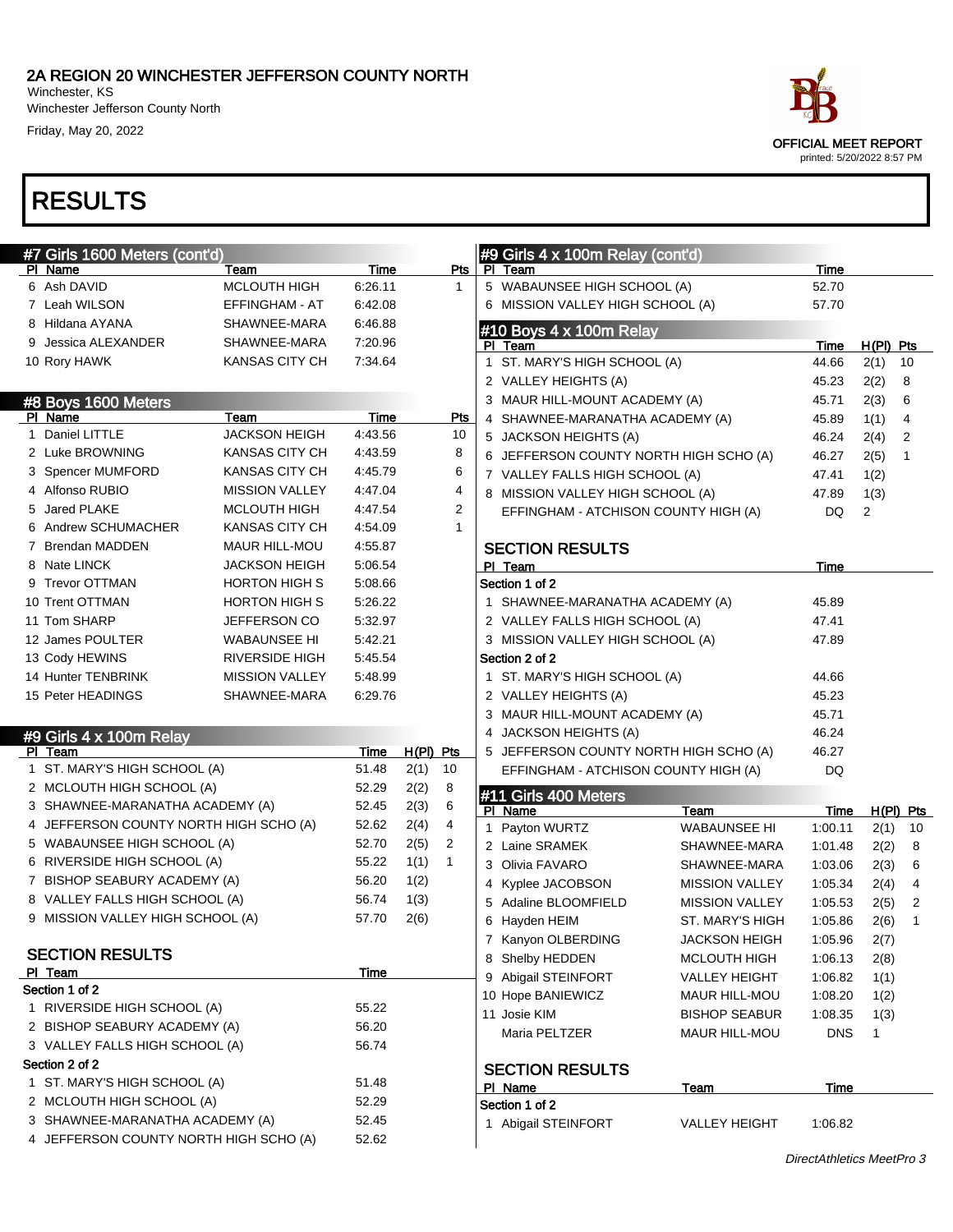Winchester Jefferson County North Friday, May 20, 2022

| #11 Girls 400 Meters (cont'd) |                       |            |                |              |              | #12 Boys 400 Meters (cont'd) |                       |           |           |    |  |
|-------------------------------|-----------------------|------------|----------------|--------------|--------------|------------------------------|-----------------------|-----------|-----------|----|--|
| PI Name                       | Team                  | Time       |                |              |              | PI Name                      | Team                  | Time      |           |    |  |
| 2 Hope BANIEWICZ              | MAUR HILL-MOU         | 1:08.20    |                |              |              | 6 Wyatt BACON                | <b>JACKSON HEIGH</b>  | 55.61     |           |    |  |
| 3 Josie KIM                   | <b>BISHOP SEABUR</b>  | 1:08.35    |                |              |              | 7 Ben COOPER                 | MAUR HILL-MOU         | 56.28     |           |    |  |
| Maria PELTZER                 | MAUR HILL-MOU         | <b>DNS</b> |                |              |              | Hudson NEMECHEK              | <b>VALLEY HEIGHT</b>  | <b>DQ</b> |           |    |  |
| Section 2 of 2                |                       |            |                |              |              | #13 Girls 300m Hurdles       |                       |           |           |    |  |
| 1 Payton WURTZ                | WABAUNSEE HI          | 1:00.11    |                |              |              | PI Name                      | Team                  | Time      | H(PI) Pts |    |  |
| 2 Laine SRAMEK                | SHAWNEE-MARA          | 1:01.48    |                |              | $\mathbf{1}$ | Katalina CHAN                | <b>KANSAS CITY CH</b> | 46.79     | 2(1)      | 10 |  |
| 3 Olivia FAVARO               | SHAWNEE-MARA          | 1:03.06    |                |              |              | 2 Makinley MULROY            | <b>JACKSON HEIGH</b>  | 51.22     | 2(2)      | 8  |  |
| 4 Kyplee JACOBSON             | <b>MISSION VALLEY</b> | 1:05.34    |                |              |              | 3 Sarah LETT                 | ST. MARY'S HIGH       | 52.29     | 2(3)      | 6  |  |
| 5 Adaline BLOOMFIELD          | <b>MISSION VALLEY</b> | 1:05.53    |                |              |              | 4 Mallori MULROY             | <b>JACKSON HEIGH</b>  | 52.52     | 2(4)      | 4  |  |
| 6 Hayden HEIM                 | ST. MARY'S HIGH       | 1:05.86    |                |              |              | 5 Holly THACHER              | OSKALOOSA HIG         | 53.05     | 1(1)      | 2  |  |
| 7 Kanyon OLBERDING            | <b>JACKSON HEIGH</b>  | 1:05.96    |                |              |              | 6 Clara JOHNSON              | JEFFERSON CO          | 53.71     | 2(5)      | 1  |  |
| 8 Shelby HEDDEN               | <b>MCLOUTH HIGH</b>   | 1:06.13    |                |              |              | 7 Maliyah SOTO               | <b>HORTON HIGH S</b>  | 55.03     | 2(6)      |    |  |
| #12 Boys 400 Meters           |                       |            |                |              |              | 8 Isabelle STUHLSATZ         | <b>WABAUNSEE HI</b>   | 55.67     | 2(7)      |    |  |
| PI Name                       | Team                  | Time       | $H(PI)$ Pts    |              |              | 9 Samantha HENDERSON         | ST. MARY'S HIGH       | 55.72     | 2(8)      |    |  |
| 1 Luke BROWNING               | <b>KANSAS CITY CH</b> | 51.75      | 2(1)           | 10           |              | 10 Claire ISSACSON           | SHAWNEE-MARA          | 56.32     | 1(2)      |    |  |
| 2 Cooper JOHNSTON             | SHAWNEE-MARA          | 51.99      | 2(2)           | 8            |              | 11 Jenna DONALDSON           | WABAUNSEE HI          | 58.04     | 1(3)      |    |  |
| 3 Isaac KANE                  | JEFFERSON CO          | 52.29      | 2(3)           | 6            |              |                              |                       |           |           |    |  |
| 4 Zach SANFORD                | MAUR HILL-MOU         | 52.98      | 2(4)           | 4            |              | <b>SECTION RESULTS</b>       |                       |           |           |    |  |
| 5 Logan GRAY                  | <b>VALLEY HEIGHT</b>  | 54.49      | 2(5)           | 2            |              | PI Name                      | Team                  | Time      |           |    |  |
| 6 Wyatt BACON                 | <b>JACKSON HEIGH</b>  | 55.61      | 2(6)           | $\mathbf{1}$ |              | Section 1 of 2               |                       |           |           |    |  |
| 7 Connor KEIRNS               | JEFFERSON CO          | 55.98      | 1(1)           |              |              | 1 Holly THACHER              | OSKALOOSA HIG         | 53.05     |           |    |  |
| 8 Ben COOPER                  | MAUR HILL-MOU         | 56.28      | 2(7)           |              |              | 2 Claire ISSACSON            | SHAWNEE-MARA          | 56.32     |           |    |  |
| 9 Kaden BROBST                | <b>MISSION VALLEY</b> | 58.11      | 1(2)           |              |              | 3 Jenna DONALDSON            | <b>WABAUNSEE HI</b>   | 58.04     |           |    |  |
| 10 Layne DELONG               | ST. MARY'S HIGH       | 58.78      | 1(3)           |              |              | Section 2 of 2               |                       |           |           |    |  |
| 11 Kryndon PROFFITT           | <b>JACKSON HEIGH</b>  | 59.80      | 1(4)           |              |              | 1 Katalina CHAN              | <b>KANSAS CITY CH</b> | 46.79     |           |    |  |
| 12 Will BASSETT               | <b>MISSION VALLEY</b> | 1:02.35    | 1(5)           |              |              | 2 Makinley MULROY            | JACKSON HEIGH         | 51.22     |           |    |  |
| <b>Hudson NEMECHEK</b>        | <b>VALLEY HEIGHT</b>  | DQ         | $\overline{2}$ |              |              | 3 Sarah LETT                 | ST. MARY'S HIGH       | 52.29     |           |    |  |
| Ryan VANDEVELDE               | ST. MARY'S HIGH       | <b>DNS</b> | 1              |              |              | 4 Mallori MULROY             | JACKSON HEIGH         | 52.52     |           |    |  |
| <b>Derrius DERRALL</b>        | <b>KANSAS CITY CH</b> | <b>DNS</b> | $\overline{1}$ |              |              | 5 Clara JOHNSON              | JEFFERSON CO          | 53.71     |           |    |  |
|                               |                       |            |                |              |              | 6 Maliyah SOTO               | HORTON HIGH S         | 55.03     |           |    |  |
| <b>SECTION RESULTS</b>        |                       |            |                |              |              | 7 Isabelle STUHLSATZ         | <b>WABAUNSEE HI</b>   | 55.67     |           |    |  |
| PI Name                       | Team                  | Time       |                |              |              | 8 Samantha HENDERSON         | ST. MARY'S HIGH       | 55.72     |           |    |  |
| Section 1 of 2                |                       |            |                |              |              | #14 Boys 300m Hurdles        |                       |           |           |    |  |
| 1 Connor KEIRNS               | JEFFERSON CO          | 55.98      |                |              |              | PI Name                      | Team                  | Time      | H(PI) Pts |    |  |
| 2 Kaden BROBST                | <b>MISSION VALLEY</b> | 58.11      |                |              |              | 1 Alex TOENJES               | ST. MARY'S HIGH       | 41.81     | 2(1)      | 10 |  |
| 3 Layne DELONG                | ST. MARY'S HIGH       | 58.78      |                |              | 2            | <b>Karson WORTHINGTON</b>    | <b>JEFFERSON CO</b>   | 43.90     | 2(2)      | 8  |  |
| 4 Kryndon PROFFITT            | <b>JACKSON HEIGH</b>  | 59.80      |                |              |              | 3 Trent LOCKWOOD             | HORTON HIGH S         | 44.22     | 2(3)      | 6  |  |
| 5 Will BASSETT                | <b>MISSION VALLEY</b> | 1:02.35    |                |              |              | 4 Jeffery CHEN               | SHAWNEE-MARA          | 44.26     | 1(1)      | 4  |  |
| Ryan VANDEVELDE               | ST. MARY'S HIGH       | DNS        |                |              |              | 5 Cole BURK                  | JEFFERSON CO          | 44.42     | 2(4)      | 2  |  |
| Derrius DERRALL               | KANSAS CITY CH        | <b>DNS</b> |                |              |              | 6 Bricen LEE                 | EFFINGHAM - AT        | 44.81     | 2(5)      | 1  |  |
| Section 2 of 2                |                       |            |                |              |              | 7 Lawrence POLLARD           | <b>JEFFERSON CO</b>   | 45.03     | 2(6)      |    |  |
| 1 Luke BROWNING               | KANSAS CITY CH        | 51.75      |                |              |              | 8 Carl SARGENT               | MAUR HILL-MOU         | 45.62     | 1(2)      |    |  |
| 2 Cooper JOHNSTON             | SHAWNEE-MARA          | 51.99      |                |              |              | 9 Ian ANDERSON               | <b>JACKSON HEIGH</b>  | 45.90     | 2(7)      |    |  |
| 3 Isaac KANE                  | JEFFERSON CO          | 52.29      |                |              |              | 10 Jonathan DIGHTON          | SHAWNEE-MARA          | 46.87     | 1(3)      |    |  |
| 4 Zach SANFORD                | MAUR HILL-MOU         | 52.98      |                |              |              | 11 Abram HUARACHA            | ST. MARY'S HIGH       | 47.03     | 2(8)      |    |  |
| 5 Logan GRAY                  | <b>VALLEY HEIGHT</b>  | 54.49      |                |              |              |                              |                       |           |           |    |  |
|                               |                       |            |                |              |              |                              |                       |           |           |    |  |

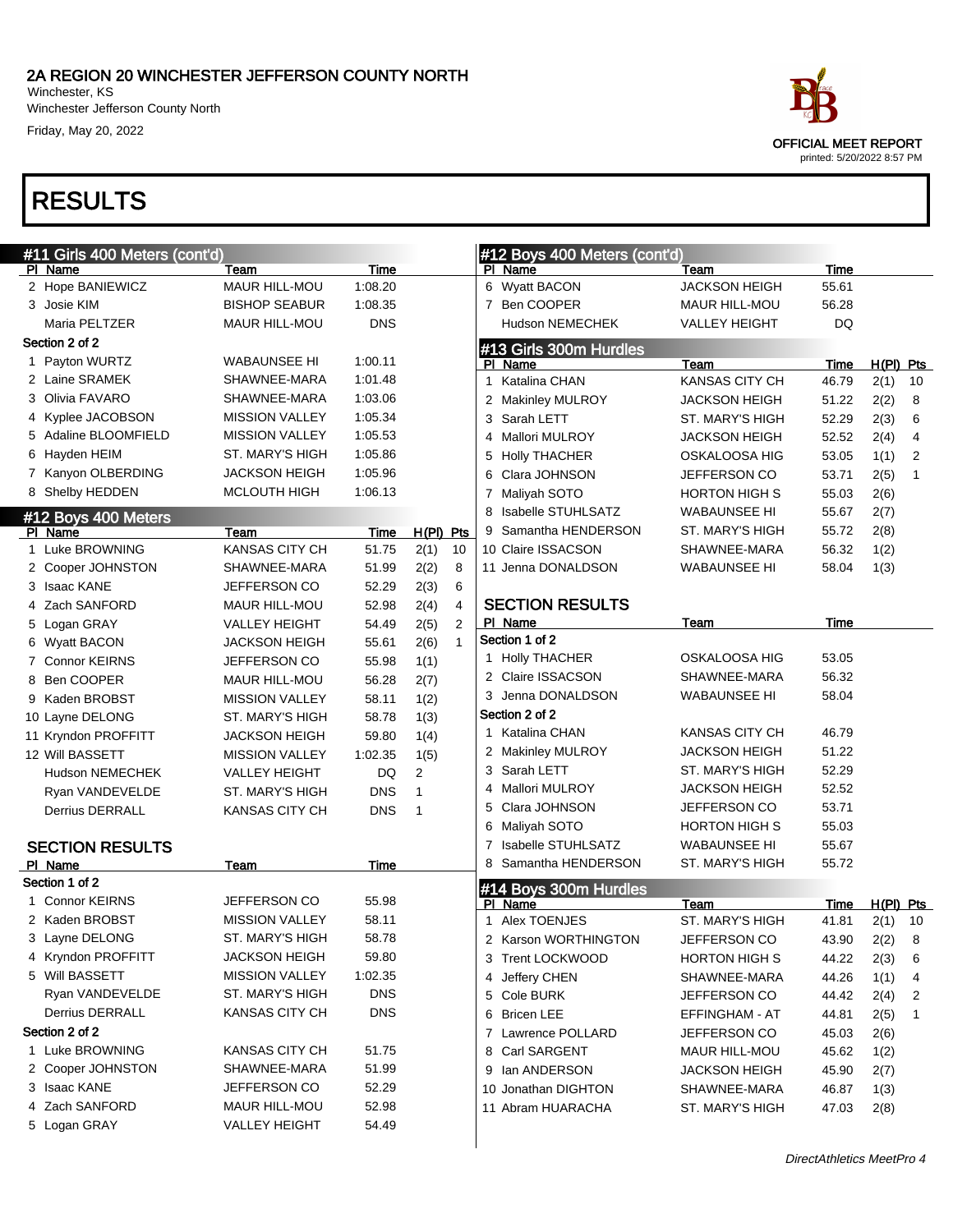Winchester Jefferson County North Friday, May 20, 2022

## RESULTS

| #14 Boys 300m Hurdles (cont'd)  |                       |            |                        |   | #16 Boys 800 Meters (cont'd)         |                               |               |                |
|---------------------------------|-----------------------|------------|------------------------|---|--------------------------------------|-------------------------------|---------------|----------------|
| <b>SECTION RESULTS</b>          |                       |            |                        |   | PI Name                              | Team                          | Time          | $H(PI)$ Pts    |
| PI Name                         | Team                  | Time       |                        |   | 18 Trent OTTMAN                      | <b>HORTON HIGH S</b>          | 2:25.26       | 1(7)           |
| Section 1 of 2                  |                       |            |                        |   | 19 Matthew VANSTORY                  | <b>WABAUNSEE HI</b>           | 2:31.78       | 1(8)           |
| 1 Jeffery CHEN                  | SHAWNEE-MARA          | 44.26      |                        |   | 20 Hayden SLOUGH                     | <b>BISHOP SEABUR</b>          | 2:51.30       | 1(9)           |
| 2 Carl SARGENT                  | MAUR HILL-MOU         | 45.62      |                        |   |                                      |                               |               |                |
| 3 Jonathan DIGHTON              | SHAWNEE-MARA          | 46.87      |                        |   | <b>SECTION RESULTS</b>               |                               |               |                |
| Section 2 of 2                  |                       |            |                        |   | PI Name                              | Team                          | Time          |                |
| 1 Alex TOENJES                  | ST. MARY'S HIGH       | 41.81      |                        |   | Section 1 of 2                       |                               |               |                |
| 2 Karson WORTHINGTON            | JEFFERSON CO          | 43.90      |                        |   | 1 Alan ECKHARDT                      | SHAWNEE-MARA                  | 2:17.30       |                |
| 3 Trent LOCKWOOD                | <b>HORTON HIGH S</b>  | 44.22      |                        |   | 2 Trevor OTTMAN                      | <b>HORTON HIGH S</b>          | 2:18.03       |                |
| 4 Cole BURK                     | JEFFERSON CO          | 44.42      |                        | 3 | <b>Brendan MADDEN</b>                | <b>MAUR HILL-MOU</b>          | 2:19.84       |                |
| 5 Bricen LEE                    | EFFINGHAM - AT        | 44.81      |                        | 4 | <b>Calvin MANVILLE</b>               | JEFFERSON CO                  | 2:20.35       |                |
| 6 Lawrence POLLARD              | JEFFERSON CO          | 45.03      |                        | 5 | Kaden BROBST                         | <b>MISSION VALLEY</b>         | 2:23.79       |                |
| 7 Ian ANDERSON                  | <b>JACKSON HEIGH</b>  | 45.90      |                        | 6 | Coleton DELONG                       | ST. MARY'S HIGH               | 2:24.56       |                |
| 8 Abram HUARACHA                | ST. MARY'S HIGH       | 47.03      |                        |   | 7 Trent OTTMAN                       | <b>HORTON HIGH S</b>          | 2:25.26       |                |
|                                 |                       |            |                        | 8 | <b>Matthew VANSTORY</b>              | <b>WABAUNSEE HI</b>           | 2:31.78       |                |
| #15 Girls 800 Meters<br>PI Name | Team                  | Time       | Pts                    | 9 | Hayden SLOUGH                        | <b>BISHOP SEABUR</b>          | 2:51.30       |                |
| 1 Payton WURTZ                  | <b>WABAUNSEE HI</b>   | 2:31.74    | 10                     |   | Section 2 of 2                       |                               |               |                |
| 2 Maddy VERMETTEN               | <b>VALLEY HEIGHT</b>  | 2:34.31    | 8                      |   | 1 Henry CLOYD                        | <b>MCLOUTH HIGH</b>           | 2:03.19       |                |
| 3 Anne TOERBER                  | <b>VALLEY HEIGHT</b>  | 2:37.07    | 6                      |   | 2 Haeden FORBES                      | EFFINGHAM - AT                | 2:03.61       |                |
| 4 Nina HEDDEN                   | <b>MCLOUTH HIGH</b>   | 2:41.00    | 4                      |   | 3 Luke BROWNING                      | KANSAS CITY CH                | 2:06.01       |                |
| 5 Annie ALLEN                   | <b>JACKSON HEIGH</b>  | 2:44.78    | $\overline{2}$         |   | 4 Nathan CONEALLY                    | KANSAS CITY CH                | 2:06.23       |                |
| 6 Hannah MOTSINGER              | <b>BISHOP SEABUR</b>  | 2:50.45    | $\mathbf{1}$           |   | 5 Oliver TIMBERLAKE                  | KANSAS CITY CH                | 2:07.36       |                |
|                                 | JEFFERSON CO          | 2:52.87    |                        |   | 6 Caden PARKER                       | <b>VALLEY HEIGHT</b>          | 2:07.63       |                |
| 7 Jordyn RENK                   |                       |            |                        | 7 | Landon CONARD                        | <b>RIVERSIDE HIGH</b>         | 2:10.18       |                |
| 8 Tess KNIGHT                   | SHAWNEE-MARA          | 3:16.19    |                        | 8 | <b>Wyatt WURTZ</b>                   | <b>WABAUNSEE HI</b>           | 2:12.69       |                |
| 9 Rory HAWK                     | <b>KANSAS CITY CH</b> | 3:27.46    |                        | 9 | <b>Jesse THACHER</b>                 | OSKALOOSA HIG                 | 2:14.27       |                |
| Jessica ALEXANDER               | SHAWNEE-MARA          | <b>DNS</b> |                        |   | 10 Tug WILSON                        | ST. MARY'S HIGH               | 2:14.57       |                |
|                                 |                       |            |                        |   | 11 Caleb WORTHINGTON                 | JEFFERSON CO                  | 2:24.71       |                |
| #16 Boys 800 Meters             |                       |            |                        |   |                                      |                               |               |                |
| PI Name                         | Team                  | Time       | $H(PI)$ Pts            |   | #17 Girls 200 Meters                 |                               |               |                |
| 1 Henry CLOYD                   | MCLOUTH HIGH          | 2:03.19    | 2(1)<br>10             |   | <b>Finals</b>                        |                               |               | Wind: (+0.0)   |
| 2 Haeden FORBES                 | EFFINGHAM - AT        | 2:03.61    | 2(2)<br>8              |   | PI Name                              | Team<br>ST. MARY'S HIGH       | Time<br>26.61 | Pts<br>10      |
| 3 Luke BROWNING                 | KANSAS CITY CH        | 2:06.01    | 2(3)<br>6              |   | 1 Hope GARLAND                       |                               | 27.11         |                |
| 4 Nathan CONEALLY               | KANSAS CITY CH        | 2:06.23    | 4<br>2(4)              |   | 2 Cooper WILCOX                      | SHAWNEE-MARA                  |               | 8              |
| 5 Oliver TIMBERLAKE             | KANSAS CITY CH        | 2:07.36    | 2(5)<br>$\overline{2}$ |   | 3 Lauren SCHUTTER<br>4 Katalina CHAN | <b>WABAUNSEE HI</b>           | 27.30         | 6              |
| 6 Caden PARKER                  | <b>VALLEY HEIGHT</b>  | 2:07.63    | 2(6)<br>$\mathbf{1}$   |   |                                      | <b>KANSAS CITY CH</b>         | 27.94         | $\overline{4}$ |
| 7 Landon CONARD                 | RIVERSIDE HIGH        | 2:10.18    | 2(7)                   |   | 5 Brooke PORTER                      | VALLEY HEIGHT                 | 28.04         | 2              |
| 8 Wyatt WURTZ                   | <b>WABAUNSEE HI</b>   | 2:12.69    | 2(8)                   |   | 6 Maliyah SOTO                       | <b>HORTON HIGH S</b>          | 28.70         | 1              |
| 9 Jesse THACHER                 | OSKALOOSA HIG         | 2:14.27    | 2(9)                   |   | 7 Kyplee JACOBSON                    | <b>MISSION VALLEY</b>         | 29.27         |                |
| 10 Tug WILSON                   | ST. MARY'S HIGH       | 2:14.57    | 2(10)                  |   | 8 Deja NEAL                          | ST. MARY'S HIGH               | 29.37         |                |
| 11 Alan ECKHARDT                | SHAWNEE-MARA          | 2:17.30    | 1(1)                   |   |                                      |                               |               |                |
| 12 Trevor OTTMAN                | <b>HORTON HIGH S</b>  | 2:18.03    | 1(2)                   |   | <b>Prelims</b>                       |                               |               |                |
| 13 Brendan MADDEN               | MAUR HILL-MOU         | 2:19.84    | 1(3)                   |   | PI Name                              | Team                          | <u>Time</u>   | H(PI)          |
| 14 Calvin MANVILLE              | JEFFERSON CO          | 2:20.35    | 1(4)                   |   | 1 Hope GARLAND                       | ST. MARY'S HIGH 27.44 (NW)Q   |               | 1(1)           |
| 15 Kaden BROBST                 | <b>MISSION VALLEY</b> | 2:23.79    | 1(5)                   |   | 2 Cooper WILCOX                      | SHAWNEE-MARA 27.55 (NW)Q      |               | 1(2)           |
| 16 Coleton DELONG               | ST. MARY'S HIGH       | 2:24.56    | 1(6)                   |   | 3 Katalina CHAN<br>4 Lauren SCHUTTER | KANSAS CITY CH 27.77 (NW)q    |               | 1(3)           |
| 17 Caleb WORTHINGTON            | JEFFERSON CO          | 2:24.71    | 2(11)                  |   |                                      | WABAUNSEE HI 28.57 (NW)Q 2(1) |               |                |
|                                 |                       |            |                        |   |                                      |                               |               |                |



DirectAthletics MeetPro 5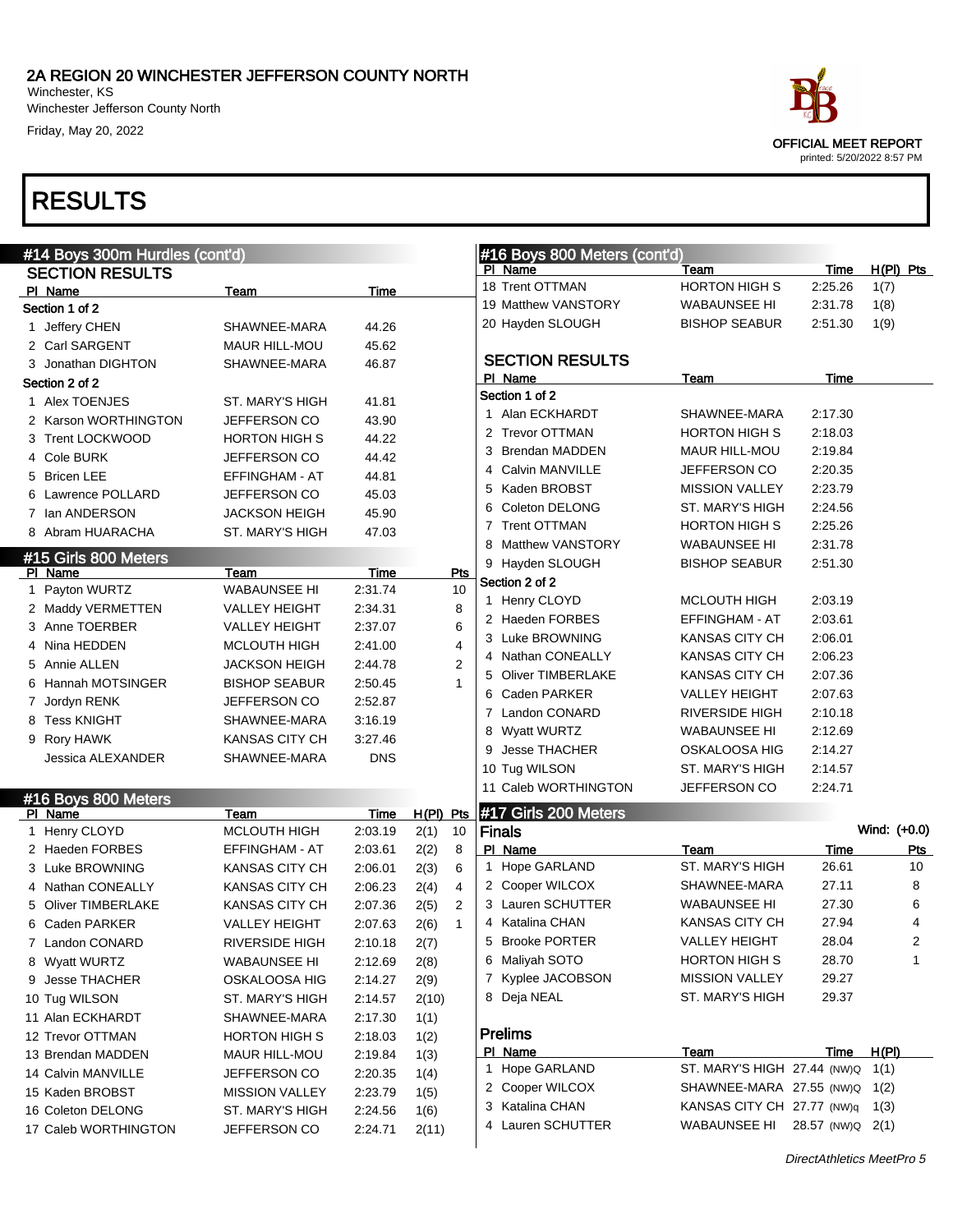Winchester Jefferson County North Friday, May 20, 2022

| #17 Girls 200 Meters (cont'd) |                             |             |              |            | #18 Boys 200 Meters (cont'd) |                          |                                  |            |              |              |
|-------------------------------|-----------------------------|-------------|--------------|------------|------------------------------|--------------------------|----------------------------------|------------|--------------|--------------|
| <b>Prelims</b>                |                             |             |              |            |                              | <b>Finals</b>            |                                  |            | Wind: (+0.0) |              |
| PI Name                       | Team                        | Time        | H(PI)        |            |                              | PI Name                  | Team                             | Time       |              | <u>Pts</u>   |
| 5 Maliyah SOTO                | HORTON HIGH S 28.86 (NW)Q   |             | 3(1)         |            |                              | 6 Alex BROWNING          | JACKSON HEIGH                    | 25.05      |              | $\mathbf{1}$ |
| 6 Brooke PORTER               | VALLEY HEIGHT               | 28.99 (NW)Q | 2(2)         |            |                              | 7 Solomon DRINKARD       | VALLEY FALLS H                   | 26.38      |              |              |
| 7 Kyplee JACOBSON             | MISSION VALLEY 29.35 (NW)q  |             | 2(3)         |            |                              | 8 Oliver TIMBERLAKE      | <b>KANSAS CITY CH</b>            | 29.69      |              |              |
| 8 Deja NEAL                   | ST. MARY'S HIGH 29.44 (NW)Q |             | 3(2)         |            |                              |                          |                                  |            |              |              |
| 9 Sophie JUHL                 | RIVERSIDE HIGH 29.65 (NW)   |             | 1(4)         |            |                              | <b>Prelims</b>           |                                  |            |              |              |
| 10 Shakeira CARTER            | KANSAS CITY CH 29.71 (NW)   |             | 2(4)         |            |                              | PI Name                  | Team                             | Time       | H(PI)        |              |
| 11 Adaline BLOOMFIELD         | MISSION VALLEY 29.98 (NW)   |             | 3(3)         |            |                              | 1 Tamaureon LOTRIDGE     | ST. MARY'S HIGH 24.07 (NW)Q      |            | 2(1)         |              |
| 12 Summer HARTZLER            | BISHOP SEABUR 30.70 (NW)    |             | 1(5)         |            |                              | 2 Trenton L'ECUYER       | VALLEY HEIGHT 24.10 (NW)Q        |            | 2(2)         |              |
| 13 Zion JONES                 | SHAWNEE-MARA 30.86 (NW)     |             | 3(4)         |            |                              | 3 Levi JUKES             | ST. MARY'S HIGH 24.42 (NW)Q 1(1) |            |              |              |
| 14 Tysaun KIRBY               | RIVERSIDE HIGH 30.93 (NW)   |             | 3(5)         |            |                              | 4 Blake HIGGINBOTHAM     | SHAWNEE-MARA 24.60 (NW)q         |            | 2(3)         |              |
| 15 Avery HANDKE               | EFFINGHAM - AT 31.33 (NW)   |             | 2(5)         |            |                              | 5 Kason GOMEZ            | ST. MARY'S HIGH 24.66 (NW)Q      |            | 1(2)         |              |
| 16 Isabelle KIMMI             | EFFINGHAM - AT 32.42 (NW)   |             | 3(6)         |            |                              | 6 Solomon DRINKARD       | VALLEY FALLS H 25.13 (NW)q       |            | 2(4)         |              |
| 17 Ruby NEWELL                | BISHOP SEABUR 35.01 (NW)    |             | 2(6)         |            |                              | 7 Alex BROWNING          | JACKSON HEIGH 25.35 (NW)q        |            | 1(3)         |              |
|                               |                             |             |              |            | 8                            | <b>Oliver TIMBERLAKE</b> | KANSAS CITY CH 25.48 (NW)q       |            | 1(4)         |              |
| <b>HEAT RESULTS</b>           |                             |             |              |            |                              | 9 Cord PERRY             | OSKALOOSA HIG 25.55 (NW)         |            | 1(5)         |              |
| <b>Prelims</b>                |                             |             |              |            |                              | 10 James PELTZER         | MAUR HILL-MOU 25.56 (NW)         |            | 2(5)         |              |
| PI Name                       | Team                        | Time        |              |            |                              | 11 Tyson HEWITT          | EFFINGHAM - AT 25.61 (NW)        |            | 1(6)         |              |
| Heat 1 of 3                   |                             |             | Wind: (NW)   |            |                              | 12 Grady NOLL            | JEFFERSON CO                     | 25.80 (NW) | 2(6)         |              |
| 1 Hope GARLAND                | ST. MARY'S HIGH             | 27.44Q      |              |            |                              | 13 Trent LOCKWOOD        | HORTON HIGH S 26.43 (NW)         |            | 2(7)         |              |
| 2 Cooper WILCOX               | SHAWNEE-MARA                | 27.55Q      |              |            |                              | 14 Jack ALLEN            | HORTON HIGH S 26.65 (NW)         |            | 2(8)         |              |
| 3 Katalina CHAN               | <b>KANSAS CITY CH</b>       | 27.77q      |              |            |                              | 15 Jahzua ADHIAMBO       | KANSAS CITY CH 26.76 (NW)        |            | 1(7)         |              |
| 4 Sophie JUHL                 | <b>RIVERSIDE HIGH</b>       | 29.65       |              |            |                              | 16 Josh KING             | RIVERSIDE HIGH 26.93 (NW)        |            | 1(8)         |              |
| 5 Summer HARTZLER             | <b>BISHOP SEABUR</b>        | 30.70       |              |            |                              |                          |                                  |            |              |              |
| Heat 2 of 3                   |                             |             | Wind: (NW)   |            |                              | <b>HEAT RESULTS</b>      |                                  |            |              |              |
| 1 Lauren SCHUTTER             | WABAUNSEE HI                | 28.57Q      |              |            |                              | <b>Prelims</b>           |                                  |            |              |              |
| 2 Brooke PORTER               | VALLEY HEIGHT               | 28.99Q      |              |            |                              | PI Name                  | Team                             | Time       |              |              |
| 3 Kyplee JACOBSON             | <b>MISSION VALLEY</b>       | 29.35q      |              |            |                              | Heat 1 of 2              |                                  |            | Wind: (NW)   |              |
| 4 Shakeira CARTER             | KANSAS CITY CH              | 29.71       |              |            |                              | 1 Levi JUKES             | ST. MARY'S HIGH                  | 24.42Q     |              |              |
| 5 Avery HANDKE                | EFFINGHAM - AT              | 31.33       |              |            |                              | 2 Kason GOMEZ            | ST. MARY'S HIGH                  | 24.66Q     |              |              |
| 6 Ruby NEWELL                 | <b>BISHOP SEABUR</b>        | 35.01       |              |            |                              | 3 Alex BROWNING          | JACKSON HEIGH                    | 25.35q     |              |              |
| Heat 3 of 3                   |                             |             | Wind: (NW)   |            |                              | 4 Oliver TIMBERLAKE      | KANSAS CITY CH                   | 25.48q     |              |              |
| 1 Maliyah SOTO                | HORTON HIGH S               | 28.86Q      |              |            |                              | 5 Cord PERRY             | OSKALOOSA HIG                    | 25.55      |              |              |
| 2 Deja NEAL                   | ST. MARY'S HIGH             | 29.44Q      |              |            |                              | 6 Tyson HEWITT           | EFFINGHAM - AT                   | 25.61      |              |              |
| 3 Adaline BLOOMFIELD          | <b>MISSION VALLEY</b>       | 29.98       |              |            |                              | 7 Jahzua ADHIAMBO        | KANSAS CITY CH                   | 26.76      |              |              |
| 4 Zion JONES                  | SHAWNEE-MARA                | 30.86       |              |            |                              | 8 Josh KING              | RIVERSIDE HIGH                   | 26.93      |              |              |
| 5 Tysaun KIRBY                | <b>RIVERSIDE HIGH</b>       | 30.93       |              |            |                              | Heat 2 of 2              |                                  |            | Wind: (NW)   |              |
| 6 Isabelle KIMMI              | EFFINGHAM - AT              | 32.42       |              |            |                              | 1 Tamaureon LOTRIDGE     | ST. MARY'S HIGH                  | 24.07Q     |              |              |
|                               |                             |             |              |            |                              | 2 Trenton L'ECUYER       | VALLEY HEIGHT                    | 24.10Q     |              |              |
| #18 Boys 200 Meters           |                             |             |              |            |                              | 3 Blake HIGGINBOTHAM     | SHAWNEE-MARA                     | 24.60q     |              |              |
| <b>Finals</b>                 |                             |             | Wind: (+0.0) |            |                              | 4 Solomon DRINKARD       | VALLEY FALLS H                   | 25.13q     |              |              |
| PI Name                       | Team                        | <u>Time</u> |              | <b>Pts</b> |                              | 5 James PELTZER          | MAUR HILL-MOU                    | 25.56      |              |              |
| 1 Levi JUKES                  | ST. MARY'S HIGH             | 23.16       |              | 10         |                              | 6 Grady NOLL             | JEFFERSON CO                     | 25.80      |              |              |
| 2 Tamaureon LOTRIDGE          | ST. MARY'S HIGH             | 23.34       |              | 8          |                              | 7 Trent LOCKWOOD         | HORTON HIGH S                    | 26.43      |              |              |
| 3 Trenton L'ECUYER            | VALLEY HEIGHT               | 23.72       |              | 6          |                              | 8 Jack ALLEN             | <b>HORTON HIGH S</b>             | 26.65      |              |              |
| 4 Kason GOMEZ                 | ST. MARY'S HIGH             | 23.84       |              | 4          |                              |                          |                                  |            |              |              |
| 5 Blake HIGGINBOTHAM          | SHAWNEE-MARA                | 24.21       |              | 2          |                              |                          |                                  |            |              |              |

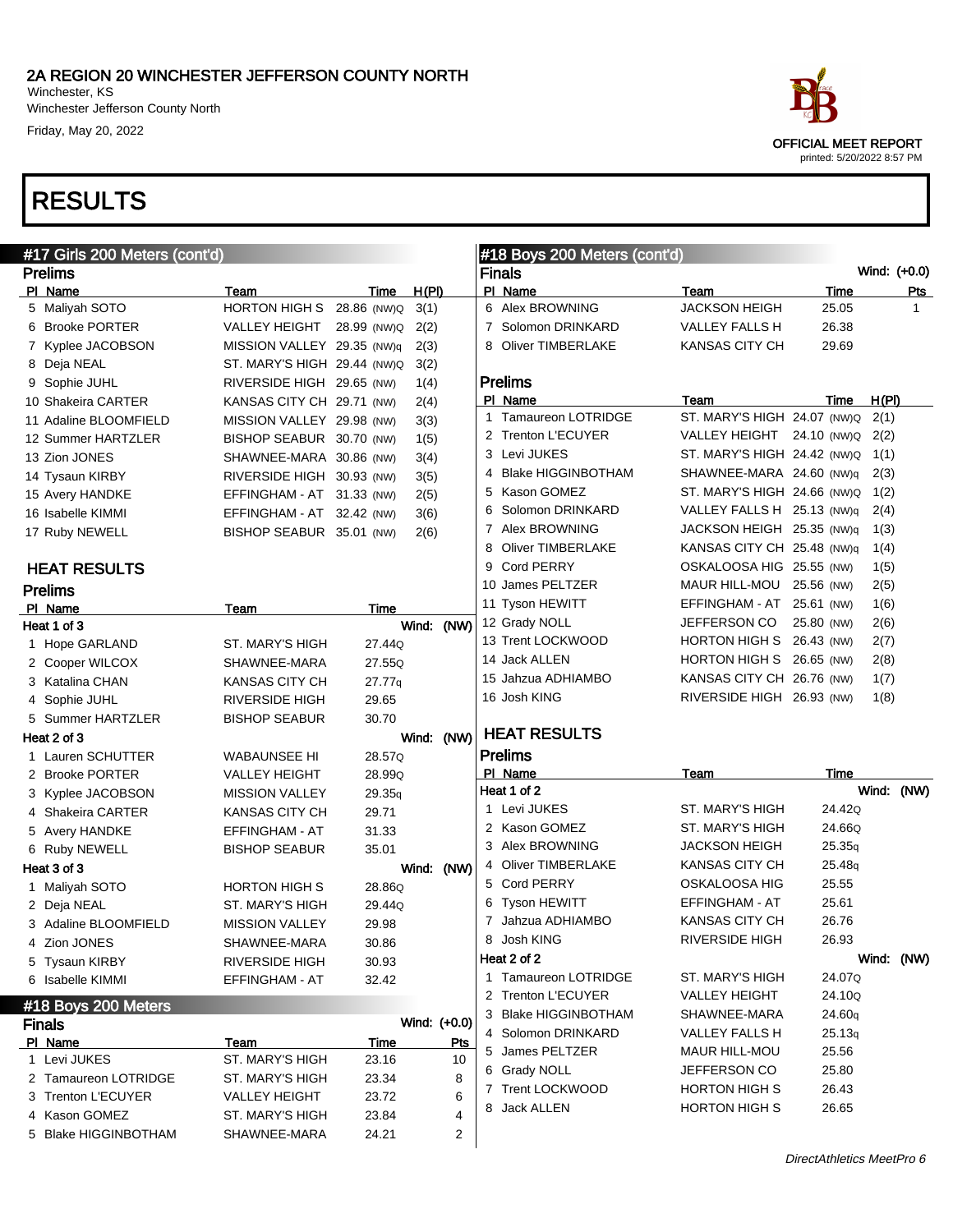Winchester, KS Winchester Jefferson County North Friday, May 20, 2022



| #19 Girls 3200 Meters                  |                       |          |              | #23 Boys High Jump (cont'd) |                                          |                           |             |                |
|----------------------------------------|-----------------------|----------|--------------|-----------------------------|------------------------------------------|---------------------------|-------------|----------------|
| PI Name                                | Team                  | Time     | <b>Pts</b>   | PI Name                     | Team                                     | <b>Mark</b>               |             | <u>Pts</u>     |
| 1 Payton WURTZ                         | <b>WABAUNSEE HI</b>   | 12:14.62 | 10           | 5 Ryan SCHUTTER             | WABAUNSEE HI 5' 6"                       |                           |             | $\overline{2}$ |
| 2 Reagan CLARK                         | <b>MCLOUTH HIGH</b>   | 12:33.56 | 8            | 6 Abram HUARACHA            | ST. MARY'S HIGH5' 4"                     |                           |             | 0.5            |
| 3 Rebekah STUHLSATZ                    | <b>WABAUNSEE HI</b>   | 12:37.47 | 6            | 6 Trent MEREDITH            | JEFFERSON CO 5' 4"                       |                           |             | 0.5            |
| 4 Talyor PETERSON                      | <b>OSKALOOSA HIG</b>  | 13:23.46 | 4            | 8 Connor STRAIT             | WABAUNSEE HI 5'4"                        |                           |             |                |
| 5 Sydney MYERS                         | JEFFERSON CO          | 13:54.55 | 2            | Jonathan DIGHTON            | SHAWNEE-MARADNS                          |                           |             |                |
| 6 Leah WILSON                          | EFFINGHAM - AT        | 14:43.83 | 1            | Micah KNERNSCHIELD          | KANSAS CITY CHDNS                        |                           |             |                |
| 7 Bowie WEISHAAR                       | JEFFERSON CO          | 15:12.14 |              | Manesseh MILLER             | MAUR HILL-MOU DNS                        |                           |             |                |
|                                        |                       |          |              |                             |                                          |                           |             |                |
| #20 Boys 3200 Meters                   |                       |          |              | #24 Girls High Jump         |                                          |                           |             |                |
| PI Name                                | Team                  | Time     | Pts          | PI Name                     | Team                                     | <b>Mark</b>               |             | Pts            |
| 1 Andrew SCHUMACHER                    | KANSAS CITY CH        | 10:24.40 | 10           | 1 Adie MANVILLE             | JEFFERSON CO 5' 4"                       |                           |             | 10             |
| 2 Henry CLOYD                          | <b>MCLOUTH HIGH</b>   | 10:25.68 | 8            | 2 Scarlett BEGLEY           | MAUR HILL-MOU 5' 2"                      |                           |             | 8              |
| 3 Alfonso RUBIO                        | <b>MISSION VALLEY</b> | 10:26.13 | 6            | 3 Tera WISTUBA              | JEFFERSON CO 5' 0"                       |                           |             | 6              |
| 4 Spencer MUMFORD                      | <b>KANSAS CITY CH</b> | 10:26.21 | 4            | 4 Olivia FAVARO             | SHAWNEE-MARA4' 10"                       |                           |             | 4              |
| 5 Daniel LITTLE                        | <b>JACKSON HEIGH</b>  | 10:26.31 | 2            | 5 Evelyn SMITH              | JEFFERSON CO 4'8"                        |                           |             | 2              |
| 6 Dylan STEMMONS                       | <b>MCLOUTH HIGH</b>   | 10:48.08 | 1            | 6 Sarah LETT                | ST. MARY'S HIGH4' 8"                     |                           |             | 1              |
| 7 Trent MEREDITH                       | JEFFERSON CO          | 11:00.86 |              | 7 Karmen BALDWIN            | RIVERSIDE HIGH 4' 6"                     |                           |             |                |
| 8 Nate LINCK                           | <b>JACKSON HEIGH</b>  | 11:33.61 |              | 7 Hayden HEIM               | ST. MARY'S HIGH4' 6"                     |                           |             |                |
| 9 Lane EDMONDS                         | JEFFERSON CO          | 11:48.49 |              | Shakeira CARTER             | KANSAS CITY CHDNS                        |                           |             |                |
|                                        |                       |          |              | Katalina CHAN               | <b>KANSAS CITY CHDNS</b>                 |                           |             |                |
| #21 Girls 4 x 400m Relay               |                       |          |              |                             |                                          |                           |             |                |
| PI Team                                |                       | Time     | <u>Pts</u>   | #25 Boys Pole Vault         |                                          |                           |             |                |
| 1 ST. MARY'S HIGH SCHOOL (A)           |                       | 4:14.85  | 10           | PI Name                     | Team                                     | <b>Mark</b>               |             | Pts            |
| 2 SHAWNEE-MARANATHA ACADEMY (A)        |                       | 4:16.41  | 8            | 1J Ethan KO                 | KANSAS CITY CH11' 6"                     |                           |             | 10             |
| 3 MCLOUTH HIGH SCHOOL (A)              |                       | 4:18.40  | 6            | 2J Caleb WORTHINGTON        | JEFFERSON CO 11' 6"                      |                           |             | 8              |
| 4 VALLEY HEIGHTS (A)                   |                       | 4:18.45  | 4            | 3J Jayden DEWALT            | VALLEY HEIGHT 11' 0"                     |                           |             | 6              |
| 5 JEFFERSON COUNTY NORTH HIGH SCHO (A) |                       | 4:25.31  | 2            | 4J Aydin DELONG             | ST. MARY'S HIGH11' 0"                    |                           |             | 4              |
| 6 JACKSON HEIGHTS (A)                  |                       | 4:31.91  | 1            | 5J Taegan BINKLEY           | JACKSON HEIGH 10' 0"                     |                           |             | 2              |
| 7 VALLEY FALLS HIGH SCHOOL (A)         |                       | 4:46.55  |              | 6J Grady NOLL               | JEFFERSON CO 10' 0"                      |                           |             | 1              |
|                                        |                       |          |              | 7J Layne DELONG             | ST. MARY'S HIGH10' 0"                    |                           |             |                |
| #22 Boys 4 x 400m Relay                |                       |          |              | Cody HEWINS                 | <b>RIVERSIDE HIGH NH</b>                 |                           |             |                |
| PI Team                                |                       | Time     | Pts          |                             |                                          |                           |             |                |
| 1 SHAWNEE-MARANATHA ACADEMY (A)        |                       | 3:33.35  | 10           | #26 Girls Pole Vault        |                                          |                           |             |                |
| 2 ST. MARY'S HIGH SCHOOL (A)           |                       | 3:34.03  | 8            | PI Name                     | Team                                     | <b>Mark</b>               |             | <u>Pts</u>     |
| 3 JEFFERSON COUNTY NORTH HIGH SCHO (A) |                       | 3:34.04  | 6            | 1 Mikinzi SMOOTS            | MCLOUTH HIGH 8' 6"                       |                           |             | 10             |
| 4 VALLEY HEIGHTS (A)                   |                       | 3:34.28  | 4            | 2 Katelyn SCHMALZ           | JEFFERSON CO 8' 6"                       |                           |             | 8              |
| 5 MAUR HILL-MOUNT ACADEMY (A)          |                       | 3:36.38  | 2            | 3 Triston WYATT             | JEFFERSON CO 8' 0"                       |                           |             | 6              |
| 6 KANSAS CITY CHRISTIAN HIGH SCHOO (A) |                       | 3:49.31  | $\mathbf{1}$ | 4 Haily STOUDT              | VALLEY HEIGHT 7' 6"                      |                           |             | 4              |
| 7 JACKSON HEIGHTS (A)                  |                       | 4:00.84  |              |                             |                                          |                           |             |                |
| VALLEY FALLS HIGH SCHOOL (A)           |                       | DQ       |              | #27 Boys Long Jump          |                                          |                           |             |                |
|                                        |                       |          |              | PI Name                     | Team                                     | <b>Mark</b>               | $F(PI)$ Pts |                |
| #23 Boys High Jump                     |                       |          |              | 1 Kieran COURTER            | EFFINGHAM - AT 20' 1" (NW)               |                           | 2(1)        | 10             |
| PI Name                                | <u>Team</u>           | Mark     | <b>Pts</b>   | 2 Derrius DERRALL           | KANSAS CITY CH19' 9" (NW)                |                           | 2(2)        | 8              |
| 1 Isaac KANE                           | JEFFERSON CO 5' 10"   |          | 10           | 3 Grady NOLL                | JEFFERSON CO 19' 71/4 (NW)               |                           | 2(3)        | 6              |
| 2 Noah JACOBSON                        | ST. MARY'S HIGH5' 8"  |          | 8            | 4 Noah JACOBSON             | ST. MARY'S HIGH19' $6\frac{1}{4}$ (NW)   |                           | 2(4)        | 4              |
| 3 Derrius DERRALL                      | KANSAS CITY CH5' 8"   |          | 5            | 5 Devin MOCK                | JACKSON HEIGH 19' 234 (NW)               |                           | 2(5)        | 2              |
| 3 Devin MOCK                           | JACKSON HEIGH 5' 8"   |          | 5            | 6 Cord PERRY                | OSKALOOSA HIG 19' 1 <sup>1</sup> /2 (NW) |                           | 2(6)        | -1             |
|                                        |                       |          |              |                             |                                          | DirectAthletics MeetPro 7 |             |                |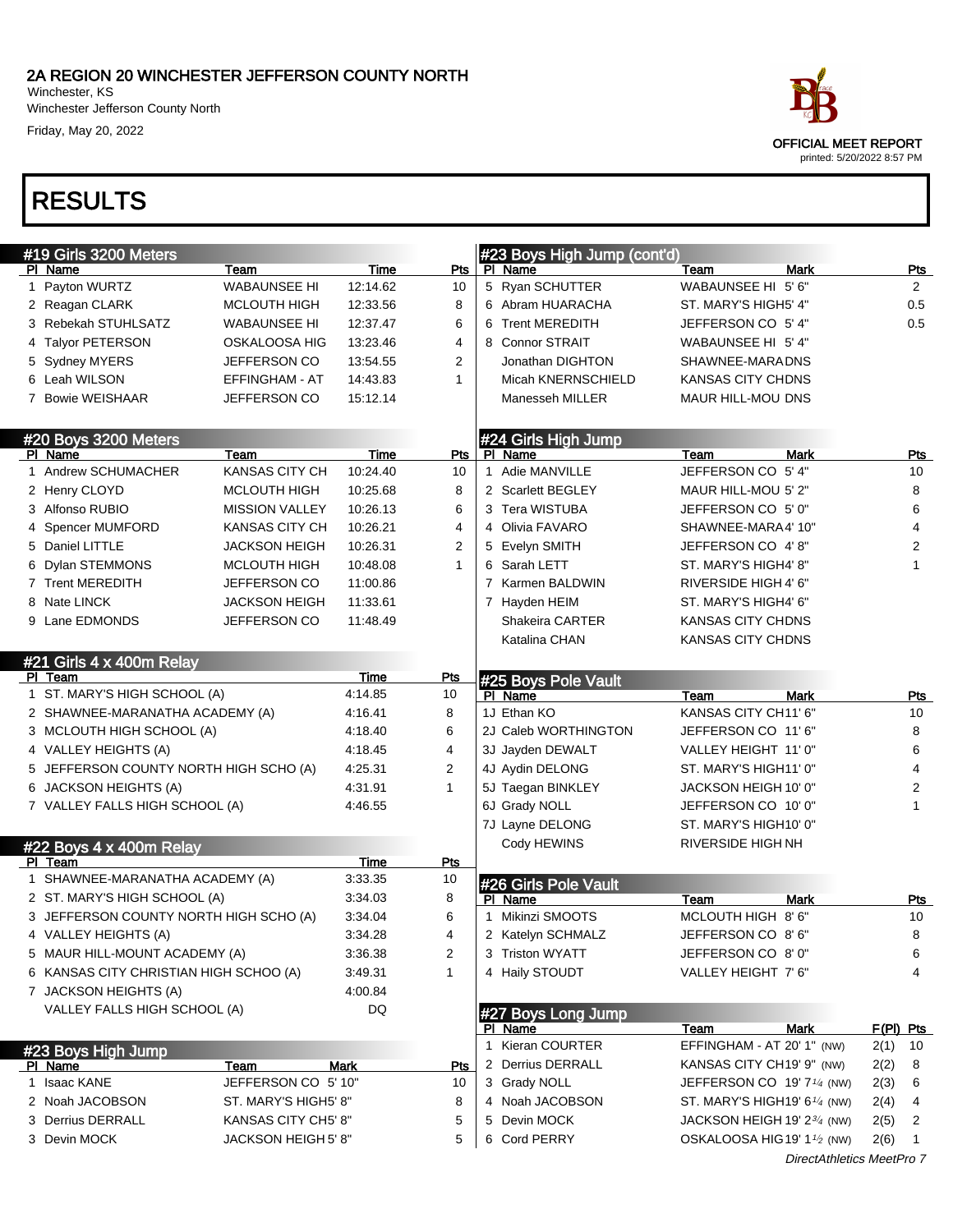Winchester Jefferson County North Friday, May 20, 2022



| #27 Boys Long Jump (cont'd) |                                                       |      |                |    | #28 Girls Long Jump (cont'd) |                                                       |                           |              |                |
|-----------------------------|-------------------------------------------------------|------|----------------|----|------------------------------|-------------------------------------------------------|---------------------------|--------------|----------------|
| PI Name                     | Team                                                  | Mark | $F(PI)$ Pts    |    | PI Name                      | Team                                                  | Mark                      | $F(PI)$ Pts  |                |
| 7 Jack ALLEN                | HORTON HIGH S 18' 2" (NW)                             |      | 1(1)           |    | 8 Karmen BALDWIN             | RIVERSIDE HIGH 14' 7 <sup>1</sup> / <sub>2</sub> (NW) |                           | 2(6)         |                |
| 8 Cameron SEEVER            | JEFFERSON CO 17' 10 $\frac{1}{2}$ (NW)                |      | 2(7)           |    | 9 Brooke PORTER              | VALLEY HEIGHT 14' 6 <sup>1</sup> /2 (NW)              |                           | 2(7)         |                |
| 9 Tanner MEADOWS            | VALLEY HEIGHT 17' 9" (NW)                             |      | 1(2)           |    | 10 Zion JONES                | SHAWNEE-MARA 13' 11 $\frac{1}{2}$ (NW)                |                           | 1(3)         |                |
| 10 Wyatt WURTZ              | WABAUNSEE HI 17' 8 <sup>1/4</sup> (NW)                |      | 2(8)           |    | 11 Maddy HANKE               | VALLEY HEIGHT 13' 9" (NW)                             |                           | 1(4)         |                |
| 11 Malachi REHFELD          | SHAWNEE-MARA17' 0 <sup>3/4</sup> (NW)                 |      | 1(3)           |    | 12 Hannah ROE                | OSKALOOSA HIG12' 6" (NW)                              |                           | 1(5)         |                |
| 12 Nickolas BRADSHAW        | OSKALOOSA HIG16' 8" (NW)                              |      | 1(4)           |    | 13 Parker HARRIS             | EFFINGHAM - AT 11' 9" (NW)                            |                           | 1(6)         |                |
| 13 Darrion HERNANDEZ        | RIVERSIDE HIGH 16' 3 <sup>1</sup> / <sub>2</sub> (NW) |      | 1(5)           |    | Hayley BOYLE                 | KANSAS CITY CHDNS (NW)                                |                           | $\mathbf{1}$ |                |
| 14 Fisher LEWIS             | KANSAS CITY CH16' 0" (NW)                             |      | 1(6)           |    |                              |                                                       |                           |              |                |
| <b>Triston HEWITT</b>       | EFFINGHAM - AT DNS (NW)                               |      | 1              |    | <b>FLIGHT RESULTS</b>        |                                                       |                           |              |                |
| Manesseh MILLER             | MAUR HILL-MOU DNS (NW)                                |      | 1              |    | PI Name                      | Team                                                  | Mark                      |              |                |
| Johnken NGWABA              | MAUR HILL-MOU DNS (NW)                                |      | $\mathbf{1}$   |    | Flight 1 of 2                |                                                       |                           |              |                |
| Miguel HERNANDEZ            | WABAUNSEE HI DNS (NW)                                 |      | 2              |    | 1 Sienna JONES               | WABAUNSEE HI 15' 6 $\frac{1}{2}$ (NW)                 |                           |              |                |
| Kason GOMEZ                 | ST. MARY'S HIGHDNS (NW)                               |      | $\overline{2}$ |    | 2 Taylor BOSLEY              | JACKSON HEIGH 14' 81⁄2 (NW)                           |                           |              |                |
|                             |                                                       |      |                |    | 3 Zion JONES                 | SHAWNEE-MARA 13' 11 $\frac{1}{2}$ (NW)                |                           |              |                |
| <b>FLIGHT RESULTS</b>       |                                                       |      |                |    | 4 Maddy HANKE                | VALLEY HEIGHT 13' 9" (NW)                             |                           |              |                |
| PI Name                     | Team                                                  | Mark |                |    | 5 Hannah ROE                 | OSKALOOSA HIG12' 6" (NW)                              |                           |              |                |
| Flight 1 of 2               |                                                       |      |                |    | 6 Parker HARRIS              | EFFINGHAM - AT 11' 9" (NW)                            |                           |              |                |
| 1 Jack ALLEN                | HORTON HIGH S 18' 2" (NW)                             |      |                |    | Hayley BOYLE                 | KANSAS CITY CHDNS (NW)                                |                           |              |                |
| 2 Tanner MEADOWS            | VALLEY HEIGHT 17' 9" (NW)                             |      |                |    | Flight 2 of 2                |                                                       |                           |              |                |
| 3 Malachi REHFELD           | SHAWNEE-MARA17' 034 (NW)                              |      |                |    | 1 Lauren SCHUTTER            | WABAUNSEE HI 17' 5" (NW)                              |                           |              |                |
| 4 Nickolas BRADSHAW         | OSKALOOSA HIG16' 8" (NW)                              |      |                |    | 2 Kanyon OLBERDING           | JACKSON HEIGH 16' 81/4 (NW)                           |                           |              |                |
| 5 Darrion HERNANDEZ         | RIVERSIDE HIGH 16' $3\frac{1}{2}$ (NW)                |      |                |    | 3 Maliyah SOTO               | HORTON HIGH S 16' 3 $\frac{1}{2}$ (NW)                |                           |              |                |
| 6 Fisher LEWIS              | KANSAS CITY CH16' 0" (NW)                             |      |                |    | 4 Olivia KILGO               | OSKALOOSA HIG 16' 2 <sup>3/4</sup> (NW)               |                           |              |                |
| <b>Triston HEWITT</b>       | EFFINGHAM - AT DNS (NW)                               |      |                |    | 5 Sophie JUHL                | RIVERSIDE HIGH 14' $9\frac{3}{4}$ (NW)                |                           |              |                |
| Manesseh MILLER             | MAUR HILL-MOU DNS (NW)                                |      |                |    | 6 Karmen BALDWIN             | RIVERSIDE HIGH 14' $7\frac{1}{2}$ (NW)                |                           |              |                |
| Johnken NGWABA              | MAUR HILL-MOU DNS (NW)                                |      |                |    | 7 Brooke PORTER              | VALLEY HEIGHT 14' 61⁄2 (NW)                           |                           |              |                |
| Flight 2 of 2               |                                                       |      |                |    | #29 Boys Triple Jump         |                                                       |                           |              |                |
| 1 Kieran COURTER            | EFFINGHAM - AT 20' 1" (NW)                            |      |                |    | PI Name                      | Team                                                  | Mark                      | $F(PI)$ Pts  |                |
| 2 Derrius DERRALL           | KANSAS CITY CH19' 9" (NW)                             |      |                |    | 1 Noah JACOBSON              | ST. MARY'S HIGH40' 93/4 (NW)                          |                           | 2(1)         | - 10           |
| 3 Grady NOLL                | JEFFERSON CO 19' 7 <sup>1/4</sup> (NW)                |      |                |    | 2 Porter DETERS              | MISSION VALLEY 39' 10 <sup>3/4</sup> (NW)             |                           | 1(1)         | -8             |
| 4 Noah JACOBSON             | ST. MARY'S HIGH19' 6 $\frac{1}{4}$ (NW)               |      |                |    | 3 Matthew WORLEY             | EFFINGHAM - AT 39' $7\frac{1}{2}$ (NW)                |                           | 2(2)         | 6              |
| 5 Devin MOCK                | JACKSON HEIGH 19' 23/4 (NW)                           |      |                |    | 4 Keller HURLA               | ST. MARY'S HIGH39' 5" (NW)                            |                           | 2(3)         | $\overline{4}$ |
| 6 Cord PERRY                | OSKALOOSA HIG19' 11/2 (NW)                            |      |                |    | 5 Kieran COURTER             | EFFINGHAM - AT 39' 4 $\frac{1}{2}$ (NW)               |                           | 2(4)         | 2              |
| 7 Cameron SEEVER            | JEFFERSON CO 17' 10 $\frac{1}{2}$ (NW)                |      |                |    | 6 Wyatt WURTZ                | WABAUNSEE HI 39' 1 $\frac{3}{4}$ (NW)                 |                           | 1(2)         | 1              |
| 8 Wyatt WURTZ               | WABAUNSEE HI 17' 8 $\frac{1}{4}$ (NW)                 |      |                |    | 7 Cord PERRY                 | OSKALOOSA HIG38' 1134 (NW)                            |                           | 2(5)         |                |
| Miguel HERNANDEZ            | WABAUNSEE HI DNS (NW)                                 |      |                |    | 8 Connor KEIRNS              | JEFFERSON CO 38' 11/4 (NW)                            |                           | 2(6)         |                |
| Kason GOMEZ                 | ST. MARY'S HIGHDNS (NW)                               |      |                |    | 9 Cameron SEEVER             | JEFFERSON CO 37' 101/2 (NW)                           |                           | 2(7)         |                |
| #28 Girls Long Jump         |                                                       |      |                |    | 10 Jack ALLEN                | HORTON HIGH S 37' 8 $1/2$ (NW)                        |                           | 1(3)         |                |
| PI Name                     | Team                                                  | Mark | $F(PI)$ Pts    |    | 11 Kaden BROBST              | MISSION VALLEY 35' 9" (NW)                            |                           | 1(4)         |                |
| 1 Lauren SCHUTTER           | WABAUNSEE HI 17' 5" (NW)                              |      | 2(1)           | 10 | 12 Darrion HERNANDEZ         | RIVERSIDE HIGH 34' 5 <sup>1</sup> /2 (NW)             |                           | 1(5)         |                |
| 2 Kanyon OLBERDING          | JACKSON HEIGH 16' 8 <sup>1/4</sup> (NW)               |      | 2(2)           | 8  | Landon CONARD                | RIVERSIDE HIGH DNS (NW)                               |                           | 1            |                |
| 3 Maliyah SOTO              | HORTON HIGH S 16' $3\frac{1}{2}$ (NW)                 |      | 2(3)           | 6  | <b>Trace KISINGER</b>        | OSKALOOSA HIGDNS (NW)                                 |                           | 1            |                |
| 4 Olivia KILGO              | OSKALOOSA HIG16' 23/4 (NW)                            |      | 2(4)           | 4  |                              |                                                       |                           |              |                |
| 5 Sienna JONES              | WABAUNSEE HI 15' 61/2 (NW)                            |      | 1(1)           | 2  | <b>FLIGHT RESULTS</b>        |                                                       |                           |              |                |
| 6 Sophie JUHL               | RIVERSIDE HIGH 14' 934 (NW)                           |      | 2(5)           | 1  | PI Name                      | <b>Team</b>                                           | Mark                      |              |                |
| 7 Taylor BOSLEY             | JACKSON HEIGH 14' 8 <sup>1</sup> /2 (NW)              |      | 1(2)           |    | Flight 1 of 2                |                                                       |                           |              |                |
|                             |                                                       |      |                |    | 1 Porter DETERS              | MISSION VALLEY 39' 10 <sup>3/4</sup> (NW)             |                           |              |                |
|                             |                                                       |      |                |    |                              |                                                       | DirectAthletics MeetPro 8 |              |                |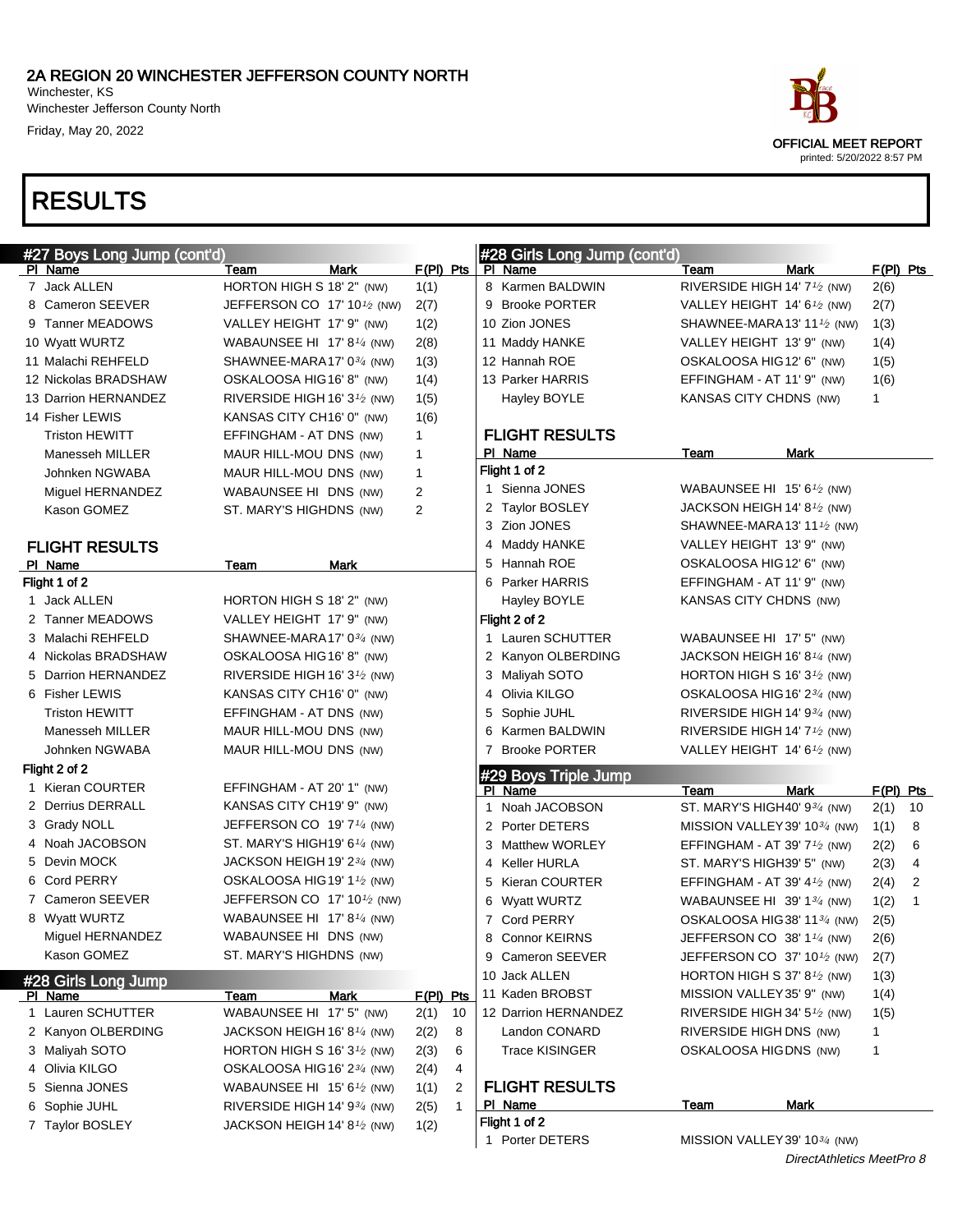Winchester, KS Winchester Jefferson County North Friday, May 20, 2022



| ace                                                       |
|-----------------------------------------------------------|
| <b>OFFICIAL MEET REPORT</b><br>printed: 5/20/2022 8:57 PM |

#### #29 Boys Triple Jump (cont'd) PI Name Team Mark 2 Wyatt WURTZ WABAUNSEE HI 39' 1<sup>3</sup>/4 (NW) 3 Jack ALLEN HORTON HIGH S 37' 8<sup>1</sup>/2 (NW) 4 Kaden BROBST MISSION VALLEY35' 9" (NW) 5 Darrion HERNANDEZ RIVERSIDE HIGH 34' 5<sup>1</sup>/2 (NW) Landon CONARD RIVERSIDE HIGH DNS (NW) Trace KISINGER OSKALOOSA HIGDNS (NW) Flight 2 of 2 1 Noah JACOBSON ST. MARY'S HIGH40' 93/4 (NW) 2 Matthew WORLEY EFFINGHAM - AT 39' 7<sup>1</sup>/2 (NW) 3 Keller HURLA ST. MARY'S HIGH39' 5" (NW) 4 Kieran COURTER EFFINGHAM - AT 39' 4<sup>1/2</sup> (NW) 5 Cord PERRY **OSKALOOSA HIG38' 113/4 (NW)** 6 Connor KEIRNS JEFFERSON CO 38' 11/4 (NW) 7 Cameron SEEVER JEFFERSON CO 37' 10<sup>1</sup>/2 (NW) **#30 Girls Triple Jump** PI Name Team Mark F(PI) Pts 1 Lauren SCHUTTER WABAUNSEE HI 36' 101/2 (NW) 2(1) 10 2 Kanyon OLBERDING JACKSON HEIGH 36' 6" (NW) 2(2) 8 3 Sienna JONES WABAUNSEE HI 33' 11" (NW) 2(3) 6 4 Olivia KILGO OSKALOOSA HIG33' 3" (NW) 1(1) 4 5 Mikinzi SMOOTS MCLOUTH HIGH 32' 9<sup>1/4</sup> (NW) 2(4) 2 6 Hayden HEIM ST. MARY'S HIGH32' 9" (NW) 1(2) 1 7 Sophie JUHL RIVERSIDE HIGH 32' 7<sup>1</sup>/2 (NW) 2(5) 8 Hope BANIEWICZ MAUR HILL-MOU 31' 5" (NW) 2(6) 9 Evelyn SMITH JEFFERSON CO 30' 5" (NW) 2(7) 10 Bayleigh COOPER RIVERSIDE HIGH 29' 1" (NW) 1(3) 11 Breanna BREES ST. MARY'S HIGH28' 11" (NW) 1(4) 12 Parker HARRIS EFFINGHAM - AT 26' 5" (NW) 1(5) 13 Montana HUTCHINSON HORTON HIGH S 24' 10" (NW) 1(6) Hannah ROE **OSKALOOSA HIGDNS** (NW) 1 FLIGHT RESULTS PI Name **Team** Mark Flight 1 of 2 1 Olivia KILGO **OSKALOOSA HIG33' 3"** (NW) 2 Hayden HEIM ST. MARY'S HIGH32' 9" (NW) 3 Bayleigh COOPER RIVERSIDE HIGH 29' 1" (NW) 4 Breanna BREES ST. MARY'S HIGH28' 11" (NW) 5 Parker HARRIS EFFINGHAM - AT 26' 5" (NW) 6 Montana HUTCHINSON HORTON HIGH S 24' 10" (NW) Hannah ROE OSKALOOSA HIGDNS (NW) Flight 2 of 2 1 Lauren SCHUTTER WABAUNSEE HI 36' 101/2 (NW) 2 Kanyon OLBERDING JACKSON HEIGH 36' 6" (NW) 3 Sienna JONES WABAUNSEE HI 33' 11" (NW) 4 Mikinzi SMOOTS MCLOUTH HIGH 32' 9<sup>1/4</sup> (NW) #30 Girls Triple Jump (cont'd) PI Name Team Team Mark 5 Sophie JUHL RIVERSIDE HIGH 32' 7<sup>1</sup>/2 (NW) 6 Hope BANIEWICZ MAUR HILL-MOU 31' 5" (NW) 7 Evelyn SMITH JEFFERSON CO 30' 5" (NW) #31 Boys Shot Put Pl Name Team Mark F(Pl) Pts 1 Keegan LOTT EFFINGHAM - AT 52' 3" 2(1) 10 2 Josh DEITER ST. MARY'S HIGH45' 0" 2(2) 8 3 Ryan FELDKAMP JEFFERSON CO 43' 103/<sup>4</sup> 2(3) 6 4 Tyrel WAGNER VALLEY HEIGHT 42' 8<sup>1/2</sup> 2(4) 4 5 Spencer DOUGHRAMAJI VALLEY FALLS H 41' 9<sup>1</sup>/2 2(5) 2 6 Coltin MYERS EFFINGHAM - AT 41' 0" 2(6) 1 7 Jacob SWEET VALLEY HEIGHT  $36' 0<sup>1</sup>/<sub>4</sub>$  1(1) 8 Justin CARLSON WABAUNSEE HI 32' 9<sup>3/4</sup> 2(7) 9 Benedict MCCARTHY ST. MARY'S HIGH32' 7<sup>1/4</sup> 1(2) 10 RB TWEED JEFFERSON CO 31' 7<sup>3/4</sup> 2(8) 11 Josh KING RIVERSIDE HIGH 31' 0<sup>1/4</sup> 1(3) 12 Wyatt CHRISTENSEN KANSAS CITY CH29' 3" 1(4) 13 Elijah BECK SHAWNEE-MARA27' 5<sup>1</sup>/2 1(5) 14 Dylan BROOKE RIVERSIDE HIGH 25' 0<sup>3/4</sup> 1(6) 15 Kyan COUCH SHAWNEE-MARA23' 3<sup>1/4</sup> 1(7) Austin MONG **KANSAS CITY CHDNS** Jon GRAME MISSION VALLEYDNS 2 FLIGHT RESULTS PI Name Team Mark Flight 1 of 2 1 Jacob SWEET VALLEY HEIGHT 36' 0<sup>1/4</sup> 2 Benedict MCCARTHY ST. MARY'S HIGH32' 7<sup>1/4</sup> 3 Josh KING RIVERSIDE HIGH 31' 01/<sup>4</sup> 4 Wyatt CHRISTENSEN KANSAS CITY CH29' 3" 5 Elijah BECK SHAWNEE-MARA27' 5<sup>1/2</sup> 6 Dylan BROOKE RIVERSIDE HIGH 25' 03/<sup>4</sup> 7 Kyan COUCH SHAWNEE-MARA23' 3<sup>1/4</sup> Austin MONG KANSAS CITY CHDNS Flight 2 of 2 1 Keegan LOTT EFFINGHAM - AT 52' 3" 2 Josh DEITER ST. MARY'S HIGH45' 0" 3 Ryan FELDKAMP JEFFERSON CO 43' 103/<sup>4</sup> 4 Tyrel WAGNER VALLEY HEIGHT 42' 8<sup>1/2</sup> 5 Spencer DOUGHRAMAJI VALLEY FALLS H 41' 9<sup>1/2</sup> 6 Coltin MYERS EFFINGHAM - AT 41' 0" 7 Justin CARLSON WABAUNSEE HI 32' 934 8 RB TWEED JEFFERSON CO 31' 734 Jon GRAME MISSION VALLEY DNS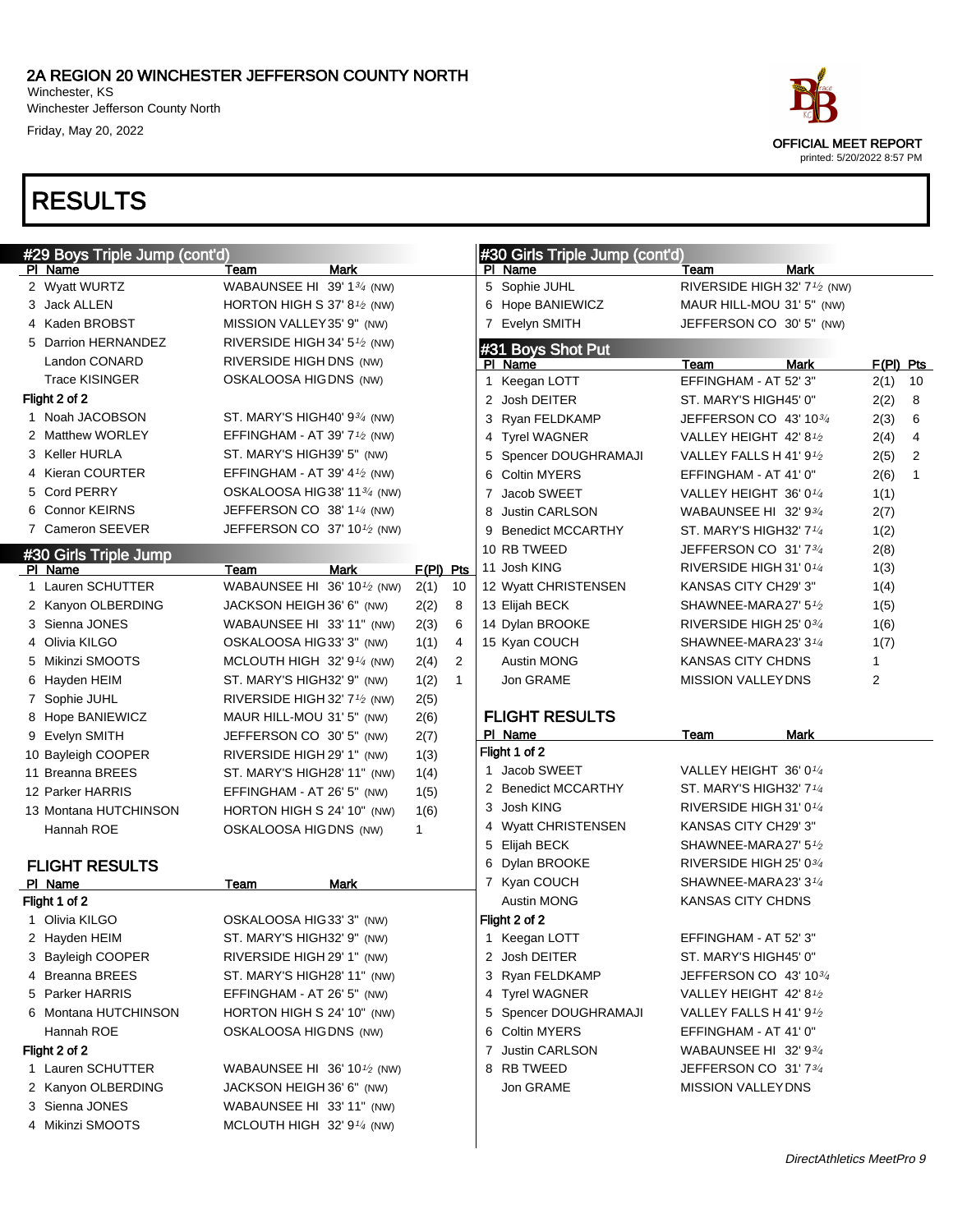Winchester Jefferson County North Friday, May 20, 2022

| ace.                       |  |
|----------------------------|--|
| OFFICIAL MEET REPORT       |  |
| printed: 5/20/2022 8:57 PM |  |

| #32 Girls Shot Put    |                                                 |                        | #33 Boys Discus (cont'd) |                         |                        |
|-----------------------|-------------------------------------------------|------------------------|--------------------------|-------------------------|------------------------|
| PI Name               | <b>Mark</b><br>Team                             | $F(PI)$ Pts            | PI Name                  | Mark<br>Team            | $F(PI)$ Pts            |
| 1 Emma YUNGEBERG      | VALLEY HEIGHT 41' 10"                           | 10<br>2(1)             | 8 Kaden LUTZ             | JEFFERSON CO 101'1"     | 2(7)                   |
| 2 Emma SLADE          | MISSION VALLEY35' 8"                            | 2(2)<br>8              | 9 Graden OSWALD          | SHAWNEE-MARA89' 0"      | 1(2)                   |
| 3 Katie WILLIAMS      | MCLOUTH HIGH 35' 6"                             | 2(3)<br>6              | 10 Jake FIELDS           | ST. MARY'S HIGH88' 9"   | 1(3)                   |
| 4 Dawson COCHREN      | JACKSON HEIGH 33' 0 $\frac{1}{2}$               | 2(4)<br>$\overline{4}$ | 11 Zack JOHNSON          | KANSAS CITY CH85' 8"    | 1(4)                   |
| 5 Abigail LAIRD       | JEFFERSON CO $31'0\frac{1}{2}$                  | 2(5)<br>$\overline{2}$ | 12 Wyatt CHRISTENSEN     | KANSAS CITY CH82' 11"   | 1(5)                   |
| 6 Harmonie GARRISON   | HORTON HIGH S 30' 10"                           | 2(6)<br>$\mathbf{1}$   | 13 Kyan COUCH            | SHAWNEE-MARA64' 0"      | 1(6)                   |
| 7 Audra STEINFORT     | VALLEY HEIGHT 30' 0 <sup>1</sup> /2             | 1(1)                   | 14 Hayden SLOUGH         | BISHOP SEABUR 56' 6"    | 1(7)                   |
| 8 Claire FOSTER       | ST. MARY'S HIGH29' 5"                           | 2(7)                   |                          |                         |                        |
| 9 Paige MARTIN        | MISSION VALLEY27' 11"                           | 2(8)                   | <b>FLIGHT RESULTS</b>    |                         |                        |
| 10 Margaret FOSTER    | ST. MARY'S HIGH27' 9"                           | 1(2)                   | PI Name                  | Team<br>Mark            |                        |
| 11 Carly HUTFLES      | HORTON HIGH S 27' $7\frac{1}{2}$                | 1(3)                   | Flight 1 of 2            |                         |                        |
| 12 Aubrey IMTHURN     | WABAUNSEE HI 27' 4"                             | 1(4)                   | 1 Justin CARLSON         | WABAUNSEE HI 103' 7"    |                        |
| 13 Maeva WEBB         | KANSAS CITY CH26' 1"                            | 1(5)                   | 2 Graden OSWALD          | SHAWNEE-MARA89' 0"      |                        |
| 14 Tori BROWN         | SHAWNEE-MARA25' 5"                              | 1(6)                   | 3 Jake FIELDS            | ST. MARY'S HIGH88' 9"   |                        |
| 15 Brooke GOURLY      | SHAWNEE-MARA23' 0"                              | 1(7)                   | 4 Zack JOHNSON           | KANSAS CITY CH85' 8"    |                        |
| 16 Emme SMITH         | EFFINGHAM - AT 21' 10"                          | 1(8)                   | 5 Wyatt CHRISTENSEN      | KANSAS CITY CH82' 11"   |                        |
|                       |                                                 |                        | 6 Kyan COUCH             | SHAWNEE-MARA64' 0"      |                        |
| <b>FLIGHT RESULTS</b> |                                                 |                        | 7 Hayden SLOUGH          | BISHOP SEABUR 56' 6"    |                        |
| PI Name               | Team<br>Mark                                    |                        | Flight 2 of 2            |                         |                        |
| Flight 1 of 2         |                                                 |                        | 1 Keegan LOTT            | EFFINGHAM - AT 153' 5"  |                        |
| 1 Audra STEINFORT     | VALLEY HEIGHT 30' 01/2                          |                        | 2 Ryan FELDKAMP          | JEFFERSON CO 135' 0"    |                        |
| 2 Margaret FOSTER     | ST. MARY'S HIGH27' 9"                           |                        | 3 Josh DEITER            | ST. MARY'S HIGH131' 5"  |                        |
| 3 Carly HUTFLES       | HORTON HIGH S 27' 7 <sup>1</sup> / <sub>2</sub> |                        | 4 Julian BUTTO           | JACKSON HEIGH 118' 4"   |                        |
| 4 Aubrey IMTHURN      | WABAUNSEE HI 27' 4"                             |                        | 5 Kaison BIGHAM          | VALLEY HEIGHT 109' 11"  |                        |
| 5 Maeva WEBB          | KANSAS CITY CH26' 1"                            |                        | 6 Aiden LOTT             | EFFINGHAM - AT 109' 4"  |                        |
| 6 Tori BROWN          | SHAWNEE-MARA25' 5"                              |                        | 7 Kaden LUTZ             | JEFFERSON CO 101'1"     |                        |
| 7 Brooke GOURLY       | SHAWNEE-MARA23' 0"                              |                        | #34 Girls Discus         |                         |                        |
| 8 Emme SMITH          | EFFINGHAM - AT 21' 10"                          |                        | PI Name                  | <b>Mark</b><br>Team     | $F(PI)$ Pts            |
| Flight 2 of 2         |                                                 |                        | 1 Emma YUNGEBERG         | VALLEY HEIGHT 134' 2"   | 10<br>2(1)             |
| 1 Emma YUNGEBERG      | VALLEY HEIGHT 41' 10"                           |                        | 2 Maddy VERMETTEN        | VALLEY HEIGHT 124' 41/2 | 8<br>2(2)              |
| 2 Emma SLADE          | MISSION VALLEY35' 8"                            |                        | 3 Dawson COCHREN         | JACKSON HEIGH 120' 5"   | 6<br>2(3)              |
| 3 Katie WILLIAMS      | MCLOUTH HIGH 35' 6"                             |                        | 4 Emma SLADE             | MISSION VALLEY 112' 3"  | 2(4)<br>4              |
| 4 Dawson COCHREN      | JACKSON HEIGH 33' 01/2                          |                        | 5 Carly HUTFLES          | HORTON HIGH S 102' 4"   | $\overline{c}$<br>2(5) |
| 5 Abigail LAIRD       | JEFFERSON CO 31'0 <sup>1/2</sup>                |                        | 6 Margaret FOSTER        | ST. MARY'S HIGH99' 91/2 | 1(1)<br>1              |
| 6 Harmonie GARRISON   | HORTON HIGH S 30' 10"                           |                        | 7 Claire FOSTER          | ST. MARY'S HIGH96' 3"   | 2(6)                   |
| 7 Claire FOSTER       | ST. MARY'S HIGH29' 5"                           |                        | 8 Harmonie GARRISON      | HORTON HIGH S 89' 6"    | 2(7)                   |
| 8 Paige MARTIN        | MISSION VALLEY27' 11"                           |                        | 9 Lydia TWEED            | JEFFERSON CO 84' 10"    | 2(8)                   |
| #33 Boys Discus       |                                                 |                        | 10 Morgan TOMLINSON      | MISSION VALLEY 84' 1"   | 2(9)                   |
| PI Name               | Team<br><b>Mark</b>                             | $F(PI)$ Pts            | 11 Rebekah HUTFLES       | JACKSON HEIGH 81' 7"    | 2(10)                  |
| 1 Keegan LOTT         | EFFINGHAM - AT 153' 5"                          | 2(1)<br>10             | 12 Danica LEON           | SHAWNEE-MARA73' 7"      | 1(2)                   |
| 2 Ryan FELDKAMP       | JEFFERSON CO 135' 0"                            | 2(2)<br>8              | 13 Izzy LEGRAND          | JEFFERSON CO 72' 0"     | 1(3)                   |
| 3 Josh DEITER         | ST. MARY'S HIGH131' 5"                          | 2(3)<br>6              | 14 Emme SMITH            | EFFINGHAM - AT 71' 6"   | 1(4)                   |
| 4 Julian BUTTO        | JACKSON HEIGH 118' 4"                           | 2(4)<br>4              | 15 Cora THORNE           | MAUR HILL-MOU 69' 0"    | 1(5)                   |
| 5 Kaison BIGHAM       | VALLEY HEIGHT 109' 11"                          | 2(5)<br>2              | 16 Tori BROWN            | SHAWNEE-MARA59' 81/2    | 1(6)                   |
| 6 Aiden LOTT          | EFFINGHAM - AT 109' 4"                          | 2(6)<br>$\mathbf 1$    | 17 Makayla CERA          | RIVERSIDE HIGH 52' 5"   | 1(7)                   |
| 7 Justin CARLSON      | WABAUNSEE HI 103' 7"                            | 1(1)                   | 18 Maeva WEBB            | KANSAS CITY CH36' 51/2  | 1(8)                   |
|                       |                                                 |                        |                          |                         |                        |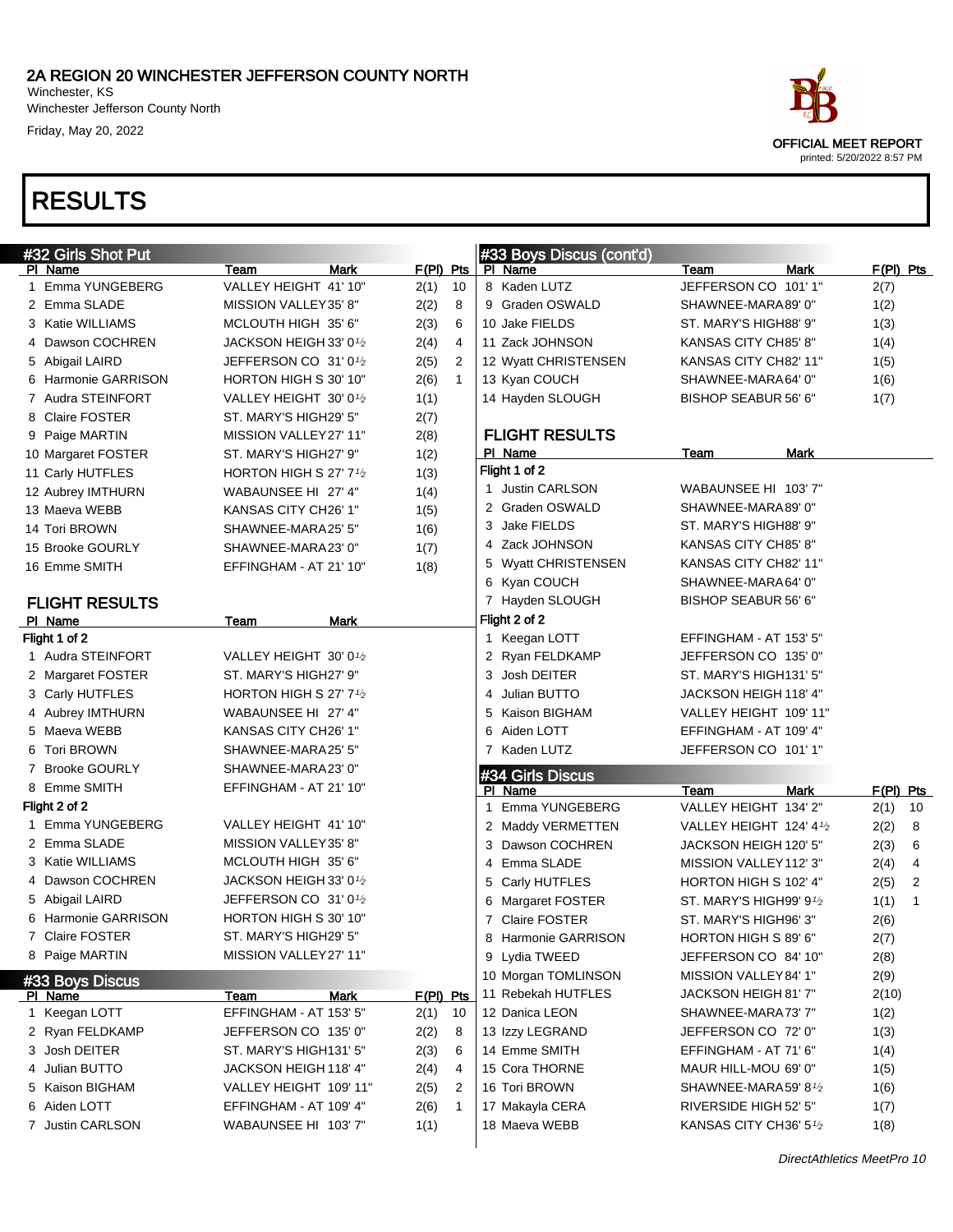Winchester, KS Winchester Jefferson County North Friday, May 20, 2022

## RESULTS

| #34 Girls Discus (cont'd) |                                     |                        | #35 Boys Javelin (cont'd) |                                       |                        |
|---------------------------|-------------------------------------|------------------------|---------------------------|---------------------------------------|------------------------|
| PI Name                   | Mark<br>Team                        | $F(PI)$ Pts            | PI Name                   | Mark<br>Team                          | $F(PI)$ Pts            |
| Lucy LARKIN               | KANSAS CITY CHDNS                   | 1                      | 18 Dylan BROOKE           | RIVERSIDE HIGH 65' 6"                 | 1(8)                   |
| Aubrey IMTHURN            | WABAUNSEE HI DNS                    | 1                      | 19 Elijah BECK            | SHAWNEE-MARA 65' 4"                   | 1(9)                   |
| <b>FLIGHT RESULTS</b>     |                                     |                        | <b>FLIGHT RESULTS</b>     |                                       |                        |
| PI Name                   | <b>Mark</b><br>Team                 |                        | Pl Name                   | Mark<br>Team                          |                        |
| Flight 1 of 2             |                                     |                        | Flight 1 of 2             |                                       |                        |
| 1 Margaret FOSTER         | ST. MARY'S HIGH99' 91⁄2             |                        | 1 Cyprian JACKSON         | ST. MARY'S HIGH125' 2"                |                        |
| 2 Danica LEON             | SHAWNEE-MARA73' 7"                  |                        | 2 Josh KING               | RIVERSIDE HIGH 118' 3 <sup>1</sup> /2 |                        |
| 3 Izzy LEGRAND            | JEFFERSON CO 72' 0"                 |                        | 3 Zack JOHNSON            | KANSAS CITY CH100' 6"                 |                        |
| 4 Emme SMITH              | EFFINGHAM - AT 71' 6"               |                        | 4 Drake SLIFER            | VALLEY HEIGHT 98' 9"                  |                        |
| 5 Cora THORNE             | MAUR HILL-MOU 69' 0"                |                        | 5 Graden OSWALD           | SHAWNEE-MARA 90' 61/2                 |                        |
| 6 Tori BROWN              | SHAWNEE-MARA59' 81⁄2                |                        | 6 Wyatt CHRISTENSEN       | KANSAS CITY CH76' 10"                 |                        |
| 7 Makayla CERA            | RIVERSIDE HIGH 52' 5"               |                        | 7 Gabriel GOLDSMITH       | MISSION VALLEY74' 7 <sup>1</sup> /2   |                        |
| 8 Maeva WEBB              | KANSAS CITY CH36' 5 <sup>1</sup> /2 |                        | 8 Dylan BROOKE            | RIVERSIDE HIGH 65' 6"                 |                        |
| Lucy LARKIN               | KANSAS CITY CHDNS                   |                        | 9 Elijah BECK             | SHAWNEE-MARA65' 4"                    |                        |
| Aubrey IMTHURN            | WABAUNSEE HI DNS                    |                        | Flight 2 of 2             |                                       |                        |
| Flight 2 of 2             |                                     |                        | 1 Keegan LOTT             | EFFINGHAM - AT 155' 9"                |                        |
| 1 Emma YUNGEBERG          | VALLEY HEIGHT 134' 2"               |                        | 2 Laken LEWIS             | MISSION VALLEY 154' 6"                |                        |
| 2 Maddy VERMETTEN         | VALLEY HEIGHT 124' 41/2             |                        | 3 Josh DEITER             | ST. MARY'S HIGH135' 6"                |                        |
| 3 Dawson COCHREN          | JACKSON HEIGH 120′ 5″               |                        | 4 Kade HOLLIDAY           | JACKSON HEIGH 129' 6"                 |                        |
| 4 Emma SLADE              | MISSION VALLEY112' 3"               |                        | 5 Andy BAKER              | JEFFERSON CO 127' 4"                  |                        |
| 5 Carly HUTFLES           | HORTON HIGH S 102' 4"               |                        | 6 Ryan KEITH              | EFFINGHAM - AT 126' 7"                |                        |
| 6 Claire FOSTER           | ST. MARY'S HIGH96' 3"               |                        | 7 Wyatt ROLLINS           | JACKSON HEIGH 125' 6"                 |                        |
| 7 Harmonie GARRISON       | HORTON HIGH S 89' 6"                |                        | 8 Michael WILKS           | OSKALOOSA HIG 123' 7 <sup>1</sup> /2  |                        |
| 8 Lydia TWEED             | JEFFERSON CO 84' 10"                |                        | 9 Karson WORTHINGTON      | JEFFERSON CO 121'3 <sup>1</sup> /2    |                        |
| 9 Morgan TOMLINSON        | MISSION VALLEY 84' 1"               |                        | 10 Royce EKSTRUM          | VALLEY HEIGHT 112' 5"                 |                        |
| 10 Rebekah HUTFLES        | JACKSON HEIGH 81' 7"                |                        | #36 Girls Javelin         |                                       |                        |
| #35 Boys Javelin          |                                     |                        | PI Name                   | <b>Mark</b><br>Team                   | $F(PI)$ Pts            |
| PI Name                   | <b>Mark</b><br>Team                 | F(PI) Pts              | 1 Emma YUNGEBERG          | VALLEY HEIGHT 132' 7"                 | 2(1)<br>10             |
| 1 Keegan LOTT             | EFFINGHAM - AT 155' 9"              | 2(1)<br>10             | 2 Tera WISTUBA            | JEFFERSON CO 119'8"                   | 2(2)<br>8              |
| 2 Laken LEWIS             | MISSION VALLEY 154' 6"              | 2(2)<br>8              | 3 Kylee DIECKMANN         | JACKSON HEIGH 112' 10"                | 6<br>2(3)              |
| 3 Josh DEITER             | ST. MARY'S HIGH135' 6"              | 2(3)<br>6              | 4 Kaydee BERTELS          | JEFFERSON CO 102' 6"                  | 4<br>2(4)              |
| 4 Kade HOLLIDAY           | JACKSON HEIGH 129' 6"               | 4<br>2(4)              | 5 Tessa MILLER            | VALLEY HEIGHT 100' 10"                | $\overline{2}$<br>2(5) |
| 5 Andy BAKER              | JEFFERSON CO 127' 4"                | $\overline{2}$<br>2(5) | 6 Madi PIVA               | SHAWNEE-MARA94'3"                     | 1(1)<br>$\mathbf{1}$   |
| 6 Ryan KEITH              | EFFINGHAM - AT 126' 7"              | 2(6)<br>$\mathbf{1}$   | 7 Baylie THARMAN          | WABAUNSEE HI 93' 31/2                 | 1(2)                   |
| 7 Wyatt ROLLINS           | JACKSON HEIGH 125′ 6″               | 2(7)                   | 7 Ashtyn KEO              | HORTON HIGH S 93' $3\frac{1}{2}$      | 2(6)                   |
| 8 Cyprian JACKSON         | ST. MARY'S HIGH125' 2"              | 1(1)                   | 9 Hope BLAKE              | MISSION VALLEY 90' 7"                 | 2(7)                   |
| 9 Michael WILKS           | OSKALOOSA HIG123' 71/2              | 2(8)                   | 10 Claire JOBBINS         | JEFFERSON CO 90' 4"                   | 2(8)                   |
| 10 Karson WORTHINGTON     | JEFFERSON CO 121'31/2               | 2(9)                   | 11 Ava HUSKE              | WABAUNSEE HI 89' 10"                  | 2(9)                   |
| 11 Josh KING              | RIVERSIDE HIGH 118' 3 $\frac{1}{2}$ | 1(2)                   | 12 Lily SMITH             | EFFINGHAM - AT 84' 2"                 | 1(3)                   |
| 12 Royce EKSTRUM          | VALLEY HEIGHT 112' 5"               | 2(10)                  | 13 Daley DIGGS            | KANSAS CITY CH83' 3"                  | 1(4)                   |
| 13 Zack JOHNSON           | KANSAS CITY CH100' 6"               | 1(3)                   | 14 Kassondra SHIBLER      | ST. MARY'S HIGH80' 31/2               | 1(5)                   |
| 14 Drake SLIFER           | VALLEY HEIGHT 98' 9"                | 1(4)                   | 15 Danica LEON            | SHAWNEE-MARA69' 5"                    | 1(6)                   |
| 15 Graden OSWALD          | SHAWNEE-MARA90' 61⁄2                | 1(5)                   | 16 Makayla CERA           | RIVERSIDE HIGH 51' 0"                 | 1(7)                   |
| 16 Wyatt CHRISTENSEN      | KANSAS CITY CH76' 10"               | 1(6)                   | Jaiden YODER              | KANSAS CITY CHDNS                     | 1                      |
| 17 Gabriel GOLDSMITH      | MISSION VALLEY74' 71/2              | 1(7)                   | Elaina PANTLE             | EFFINGHAM - AT DNS                    | 1                      |
|                           |                                     |                        |                           |                                       |                        |

 $\overline{\mathbf{u}}$ 

OFFICIAL MEET REPORT

printed: 5/20/2022 8:57 PM